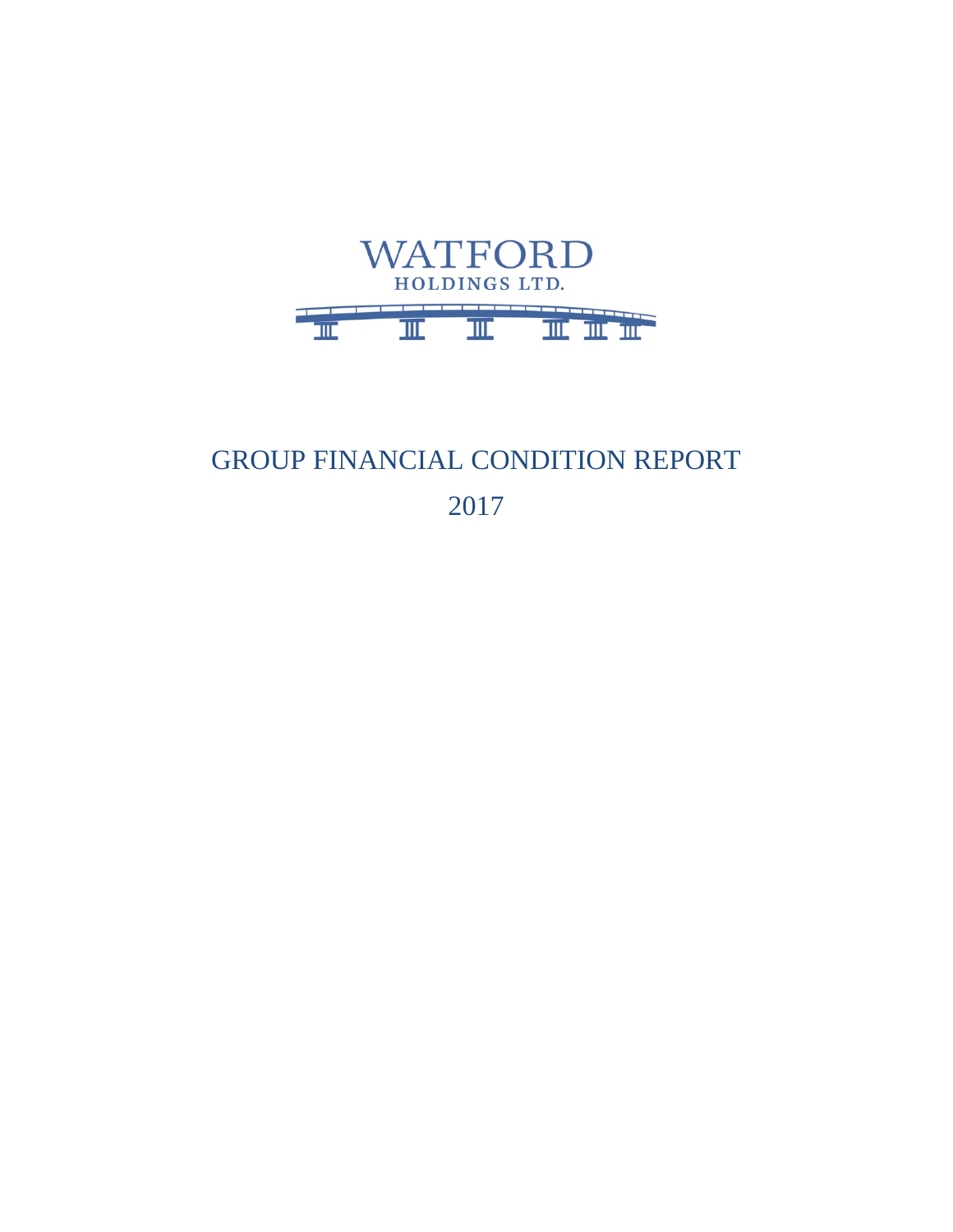# FINANCIAL CONDITION REPORT

## **Table of Contents**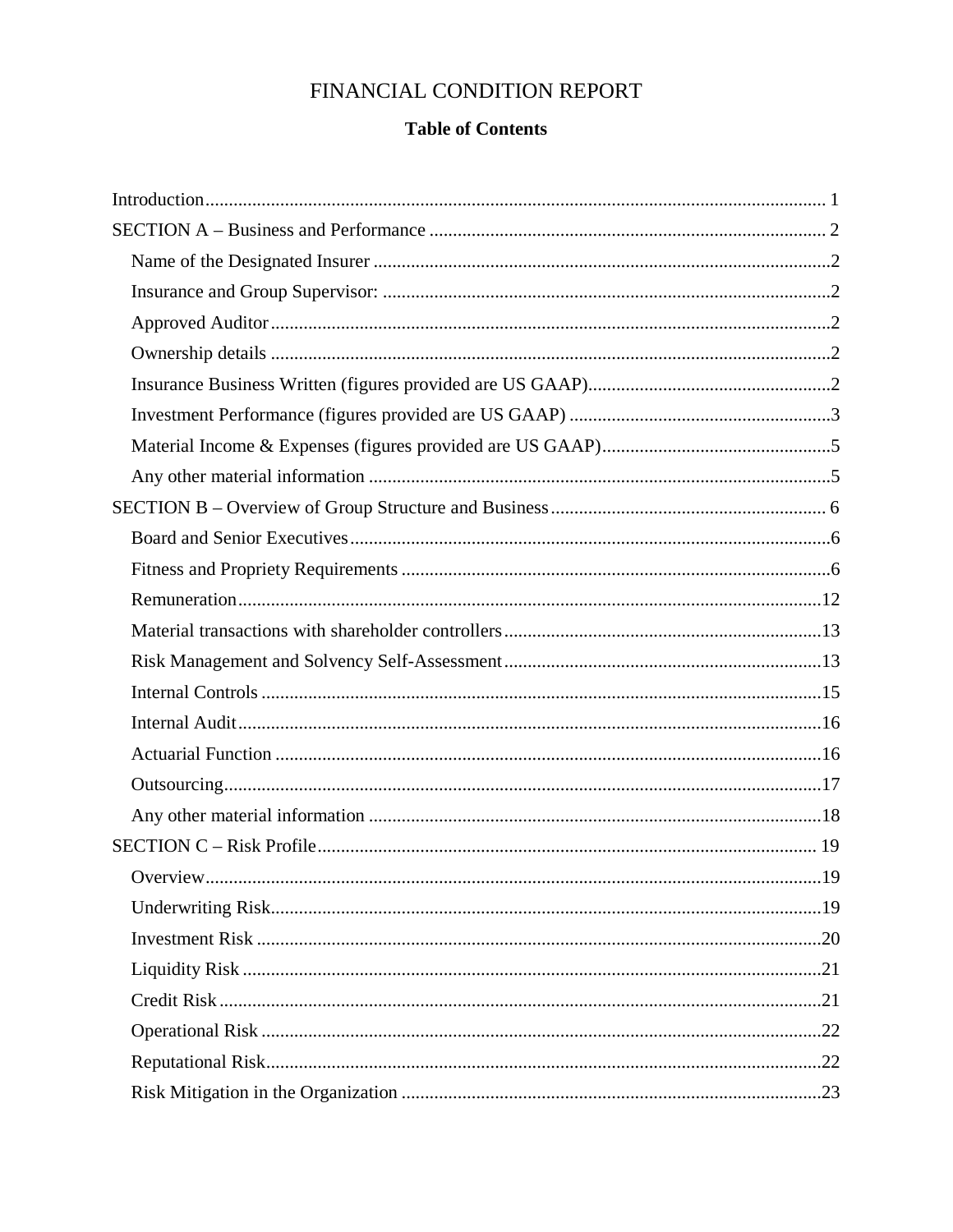| Investment in Assets in Accordance With the Prudent Person Principles of the Code of        |  |
|---------------------------------------------------------------------------------------------|--|
|                                                                                             |  |
|                                                                                             |  |
|                                                                                             |  |
| Valuation Bases, Assumptions and Methods to Derive the Value of Each Asset Class 25         |  |
| Valuation Bases, Assumptions and Methods to Derive the Value of Technical Provisions 25     |  |
|                                                                                             |  |
| Valuation Bases, Assumptions and Methods to Derive the Value of Other Liabilities26         |  |
|                                                                                             |  |
|                                                                                             |  |
|                                                                                             |  |
| Confirmation of Eligible Capital That is Subject to Transitional Arrangements 28            |  |
|                                                                                             |  |
| Identification of Ancillary Capital Instruments Approved by the Authority28                 |  |
| Identification of Differences in Shareholder's Equity as Stated in the Financial Statements |  |
|                                                                                             |  |
| A Description of the Amount and Circumstances Surrounding the Non-Compliance, the           |  |
| Where the Non-Compliance is not Resolved, a Description of the Amount of the Non-           |  |
|                                                                                             |  |
|                                                                                             |  |
|                                                                                             |  |
|                                                                                             |  |
|                                                                                             |  |
|                                                                                             |  |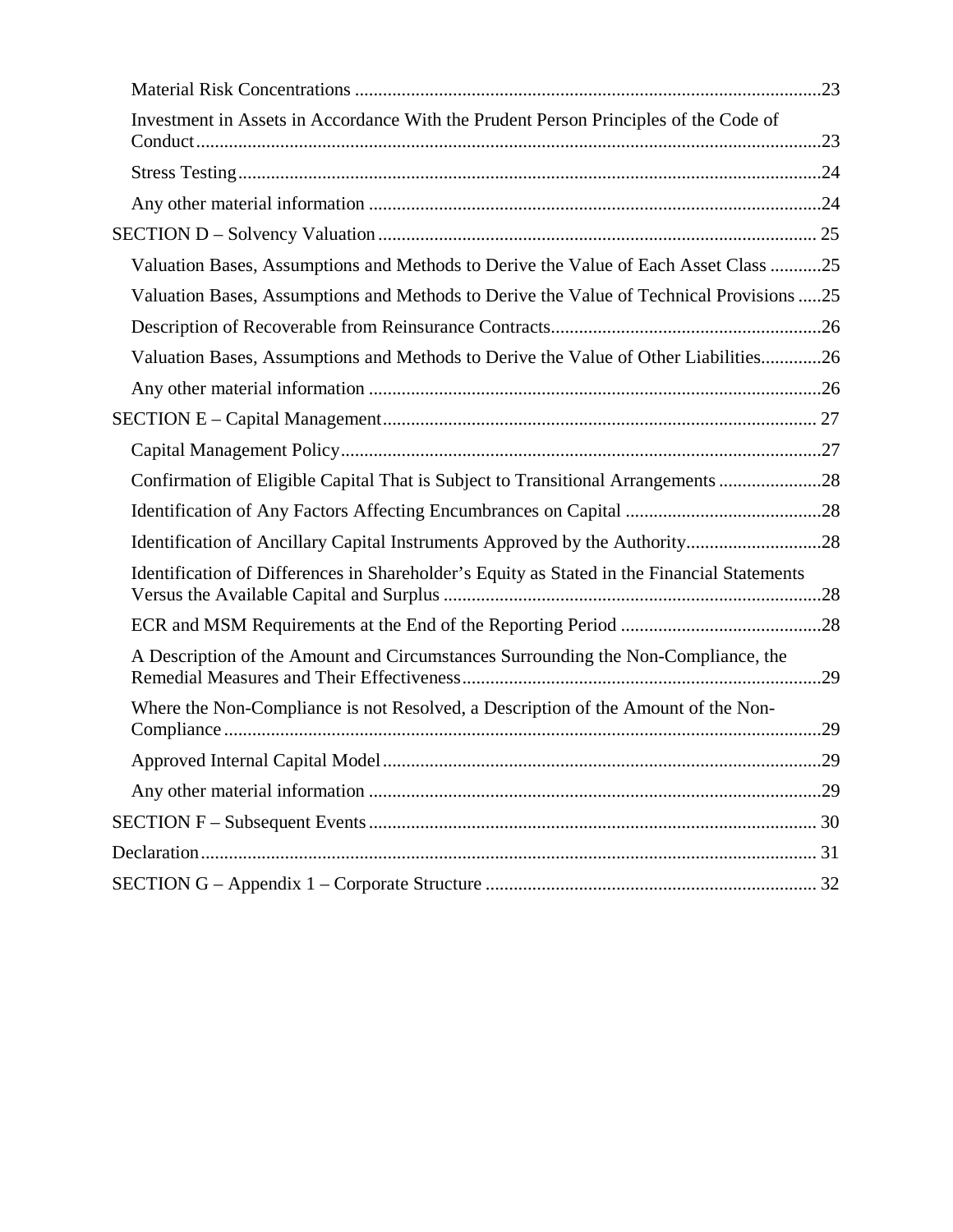<span id="page-3-0"></span>Watford Holdings Ltd. ("Watford" or "the Group" or "WHL" or "we" or "our") is a global insurance and reinsurance group regulated by the Bermuda Monetary Authority (the "BMA") in Bermuda. Watford writes business through its wholly owned subsidiaries of Watford Re Ltd ("WRL"), Watford Specialty Insurance Company ("WSIC") and Watford Insurance Company ("WIC") and Watford Insurance Company Europe Limited ("WICE"). In March 2014, WHL raised \$1.1 billion in our initial funding, and we began underwriting reinsurance in the first half of 2014.

Our strategy combines a diversified, casualty-focused underwriting portfolio, accessed through our strategic relationship with Arch Capital Group Ltd. and its subsidiaries ("Arch"), with a disciplined investment strategy comprising primarily non-investment grade corporate credit assets, managed by HPS Investment Partners LLC ("HPS"). We have designed our investment strategy to complement the characteristics of our underwriting portfolio in order to generate attractive risk-adjusted returns for our shareholders.

We and our operating subsidiaries all carry a financial strength rating of "A-" (Excellent) with a stable outlook from A.M. Best Company, or A.M. Best, which is the fourth highest of 15 ratings that A.M. Best confers.

Commentary, results and financial information presented herein reflect both WHL and those of WRL, on a consolidated basis. Where differences between WHL and WRL are relevant separate analysis has been provided. Such differences relate entirely too eligible capital amounts.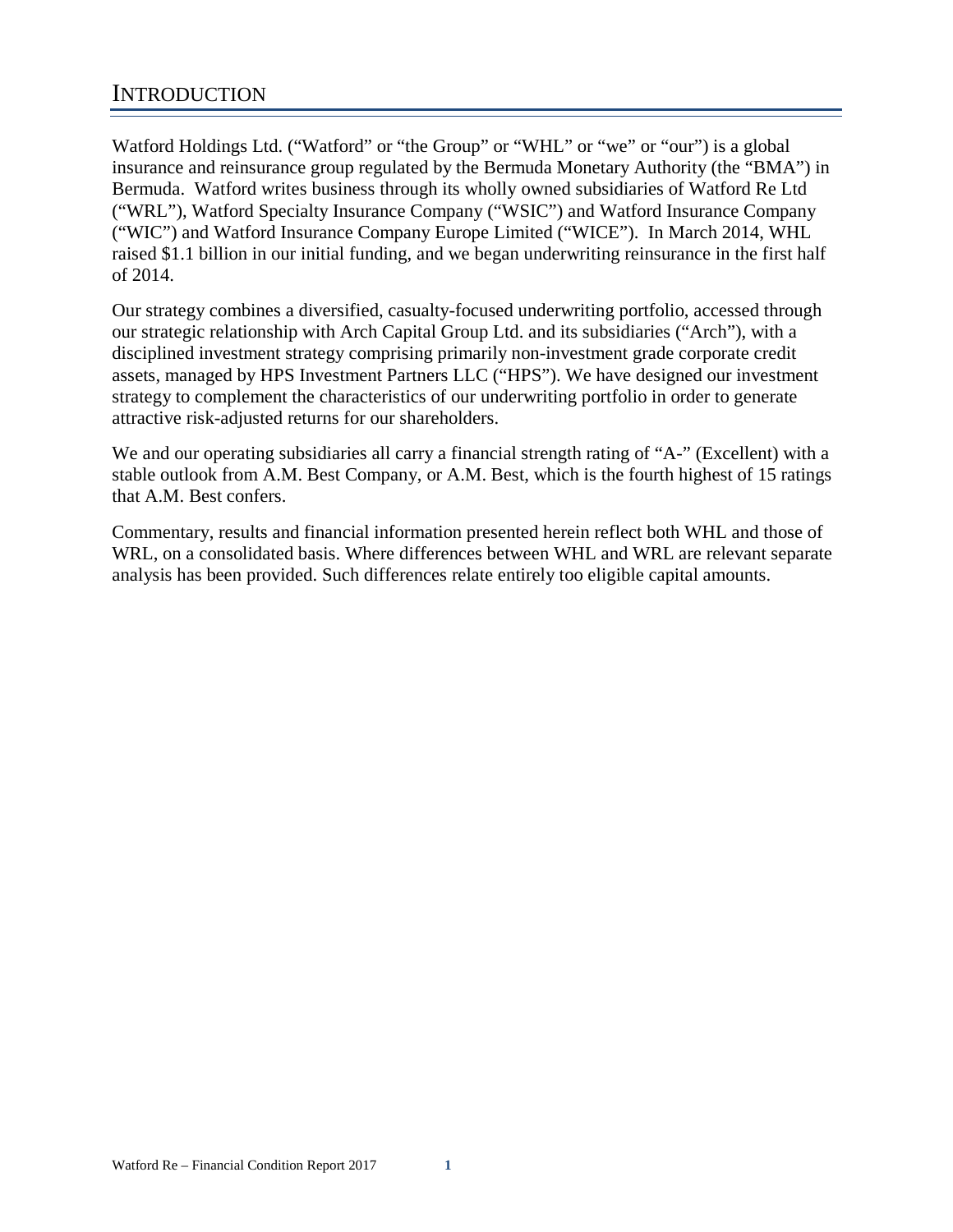## <span id="page-4-1"></span><span id="page-4-0"></span>**Name of the Designated Insurer**

Watford Re Ltd. Waterloo House, 1<sup>st</sup> Floor 100 Pitts Bay Road Pembroke, HM 08 Bermuda

## <span id="page-4-2"></span>**Insurance and Group Supervisor:**

Bermuda Monetary Authority BMA House 43 Victoria Street Hamilton Bermuda

## <span id="page-4-3"></span>**Approved Auditor**

PricewaterhouseCoopers Ltd. Dorchester House 7 Church Street Hamilton HM 11 Bermuda

## <span id="page-4-4"></span>**Ownership details**

In the first quarter of 2014, WHL raised approximately \$1.1 billion of capital consisting of \$907.3 million in common equity and \$226.6 million in preference equity. Through its wholly-owned subsidiary, Arch Reinsurance Ltd. ("ARL"), Arch invested \$100.0 million and acquired approximately 11% of the Company's common equity.

All entities of the Group are 100% owned by their respective parent Please refer to Appendix 1 for an overview of the corporate structure.

## <span id="page-4-5"></span>**Insurance Business Written (figures provided are US GAAP)**

The Group writes insurance and reinsurance specialty lines on a worldwide basis. Product lines include: (i) casualty reinsurance; (ii) property catastrophe reinsurance; (iii) other specialty lines reinsurance (consisting of mortgage, other specialty lines, property excluding property catastrophe, marine and aviation and other lines); and (iv) insurance programs and coinsurance (consisting primarily of casualty, other specialty, and property excluding property catastrophe).

Gross premiums written were \$600.3 million for the year ended 31 December 2017 compared to \$535.1 million for the year ended 31 December 2016, an increase of \$65.2 million, or 12%. Our 2017 premium growth was due to the continued expansion of our U.S. and European insurance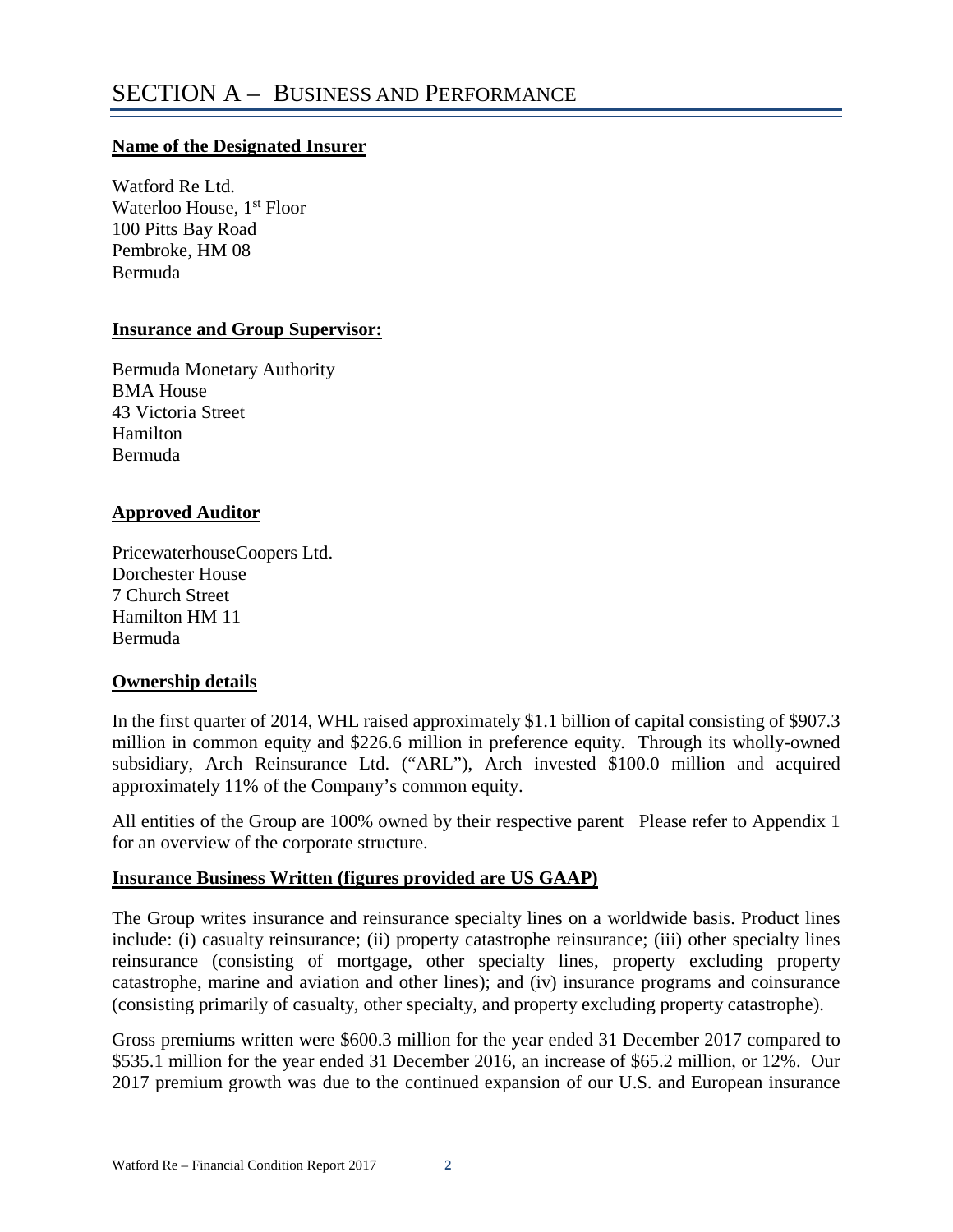|                                                | <b>Year Ended December 31</b> |            |    |                    |    |         |
|------------------------------------------------|-------------------------------|------------|----|--------------------|----|---------|
|                                                |                               | 2017       |    | 2016               |    | 2015    |
|                                                |                               |            |    | $($$ in thousands) |    |         |
| Gross premiums written:                        |                               |            |    |                    |    |         |
|                                                |                               | 284,481 \$ |    | 331,127 \$         |    | 338,383 |
|                                                |                               | 169,100    |    | 125,404            |    | 125,635 |
|                                                |                               | 12,740     |    | 11,756             |    | 12,716  |
|                                                |                               | 133,983    |    | 66,807             |    | 12,165  |
|                                                | <sup>\$</sup>                 | 600,304 \$ |    | 535,094 \$         |    | 488,899 |
| Net premiums written:                          |                               |            |    |                    |    |         |
|                                                |                               | 281,783 \$ |    | 329,149 \$         |    | 333,680 |
|                                                |                               | 155,666    |    | 117,267            |    | 109,643 |
|                                                |                               | 12,455     |    | 11,463             |    | 12,440  |
|                                                |                               | 103,213    |    | 55,909             |    | 10,196  |
|                                                | <sup>S</sup>                  | 553,117 \$ |    | 513,788 \$         |    | 465,959 |
| Net premiums earned by line of business:       |                               |            |    |                    |    |         |
|                                                |                               | 308,526 \$ |    | 320,769 \$         |    | 285,067 |
|                                                |                               | 134,855    |    | 101,435            |    | 98,449  |
|                                                |                               | 12,690     |    | 11,421             |    | 12,540  |
|                                                |                               | 75,655     |    | 34,345             |    | 1,796   |
|                                                | <sup>\$</sup>                 | 531,726 \$ |    | 467,970 \$         |    | 397,852 |
| Net premiums written by client location:       |                               |            |    |                    |    |         |
|                                                |                               | 290,222 \$ |    | 352,519 \$         |    | 364,835 |
|                                                |                               | 56,740     |    | 56,682             |    | 17,211  |
|                                                |                               | 197,952    |    | 102,004            |    | 73,560  |
|                                                |                               | 8,203      |    | 2,583              |    | 10,353  |
|                                                | S.                            | 553,117    | -S | 513,788            | -S | 465,959 |
| Net premiums written by underwriting location: |                               |            |    |                    |    |         |
|                                                |                               | 11,750 \$  |    | 5,714 \$           |    |         |
|                                                |                               | 91,463     |    | 50,195             |    | 10,196  |
|                                                |                               | 449,904    |    | 457,879            |    | 455,763 |
|                                                | $\sqrt[6]{\frac{1}{2}}$       | 553,117 \$ |    | 513,788 \$         |    | 465,959 |

programs and coinsurance, while our reinsurance portfolio remained stable overall Premiums written were split between the below segments and geographic locations:

## <span id="page-5-0"></span>**Investment Performance (figures provided are US GAAP)**

The components of our net investment income (loss) for the years ended 31 December 2017, 2016, and 2015 were as follows (in thousands):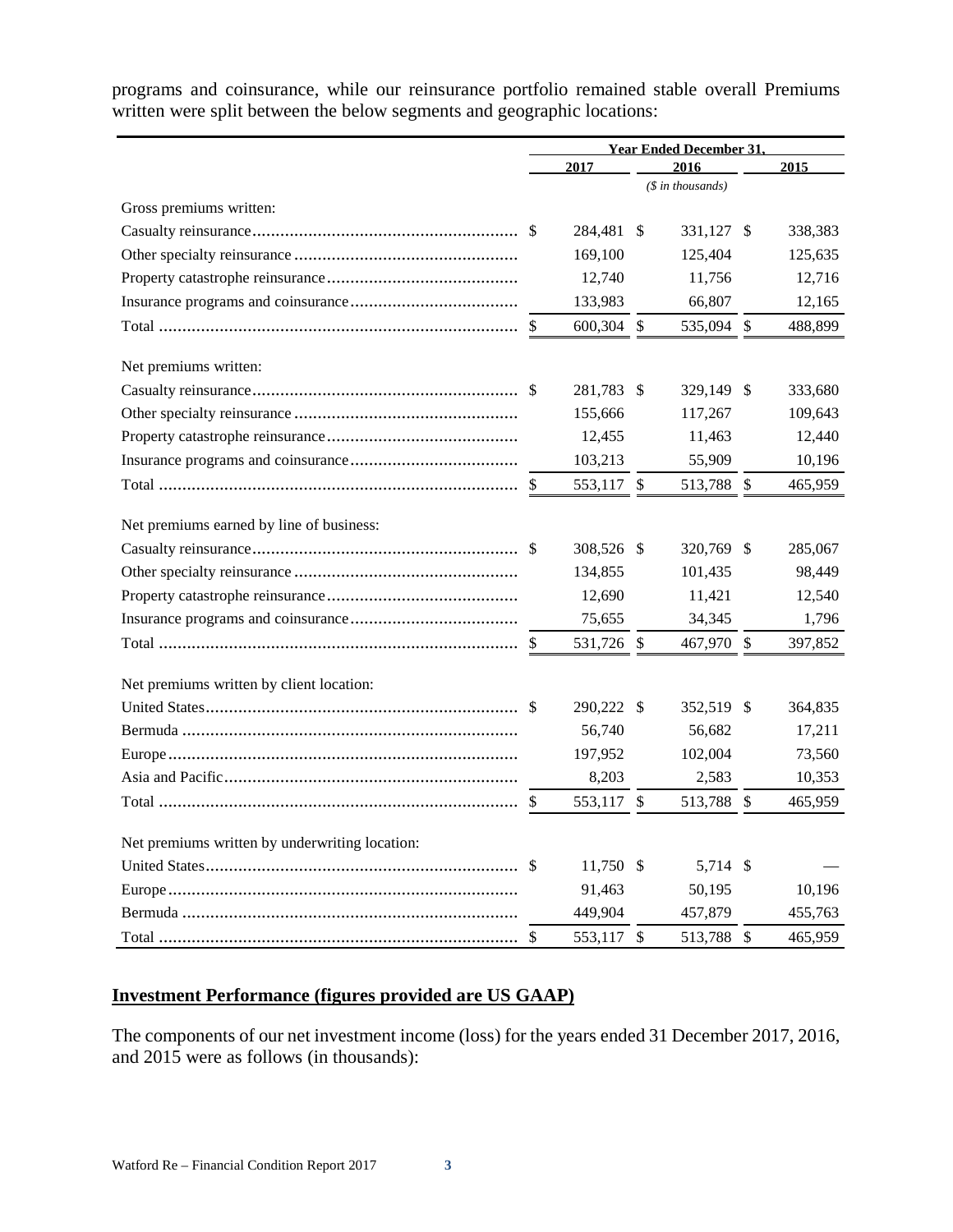|                                                                 | <b>Year Ended December 31,</b> |       |                     |     |           |
|-----------------------------------------------------------------|--------------------------------|-------|---------------------|-----|-----------|
|                                                                 | 2017                           |       | 2016                |     | 2015      |
|                                                                 |                                |       | $(\$$ in thousands) |     |           |
|                                                                 | 125,463                        | \$    | 122,378             | \$  | 94,619    |
| Investment management fees - related parties                    | (21, 451)                      |       | (16, 563)           |     | (16,024)  |
| Borrowings and miscellaneous other investment expenses          | (17, 489)                      |       | (15,997)            |     | (5,737)   |
|                                                                 | 86,523                         |       | 89,818              |     | 72,858    |
|                                                                 | 722                            |       | (24, 483)           |     | 1,753     |
|                                                                 | 398                            |       | 105,126             |     | (83,090)  |
| Investment performance fees - related parties                   | (14,905)                       |       | (24,065)            |     |           |
|                                                                 | 72,738                         | \$    | 146,396             | \$. | (8, 479)  |
| Net interest income return on average net invested assets (1)   |                                | 4.9%  | 6.3%                |     | 6.3 %     |
| Net investment income return on average net invested assets (1) |                                | 4.1 % | 10.3 %              |     | $(0.7)$ % |

(1) Net interest income return on average net invested assets and net investment income return on average net invested assets are calculated by dividing net interest income, and net investment income (loss), respectively, by average net invested assets. Net invested assets is calculated as the sum of total investments, accrued investment income and receivables for securities sold, less revolving credit agreement borrowings, payable for securities purchased and payable for securities sold short. For the twelve month period, average net invested assets is calculated using the averages of each quarterly period.

The investment performance for 2017 is broken down into the following asset classes:

|                                               | <b>Year Ended December 31, 2017</b>  |                                         |                                              |                                        |
|-----------------------------------------------|--------------------------------------|-----------------------------------------|----------------------------------------------|----------------------------------------|
|                                               | <b>Net Interest</b><br><b>Income</b> | <b>Net Unrealized</b><br>Gains (Losses) | <b>Net Realized</b><br><b>Gains (Losses)</b> | <b>Net Investment</b><br>Income (Loss) |
| Net investment income (loss) by asset class:  |                                      |                                         | $($$ in thousands)                           |                                        |
|                                               | 73,472 \$                            | $(10.354)$ \$                           | 346 \$                                       | 63,464                                 |
|                                               | 49,179                               | 8,017                                   | (660)                                        | 56,536                                 |
|                                               | 1,016                                | 220                                     | (1,745)                                      | (509)                                  |
|                                               | 339                                  | 2,902                                   | 2,781                                        | 6,022                                  |
|                                               |                                      | (387)                                   |                                              | (387)                                  |
|                                               | 1,457                                |                                         |                                              | 1,457                                  |
| Investment management fees - related parties  | (21, 451)                            |                                         |                                              | (21, 451)                              |
| Borrowing and miscellaneous other investment  | (17, 489)                            |                                         |                                              | (17, 489)                              |
| Investment performance fees - related parties |                                      |                                         |                                              | (14,905)                               |
| \$                                            | 86,523                               | 398                                     | -S<br>722                                    | 72,738<br>-\$                          |

Net investment income was \$72.7 million for the year ended December 31, 2017 compared to net investment income of \$146.4 million for the year ended December 31, 2016, a decrease of \$73.7 million or 50.3%. The 2017 net investment income return on average net invested assets was 4.1%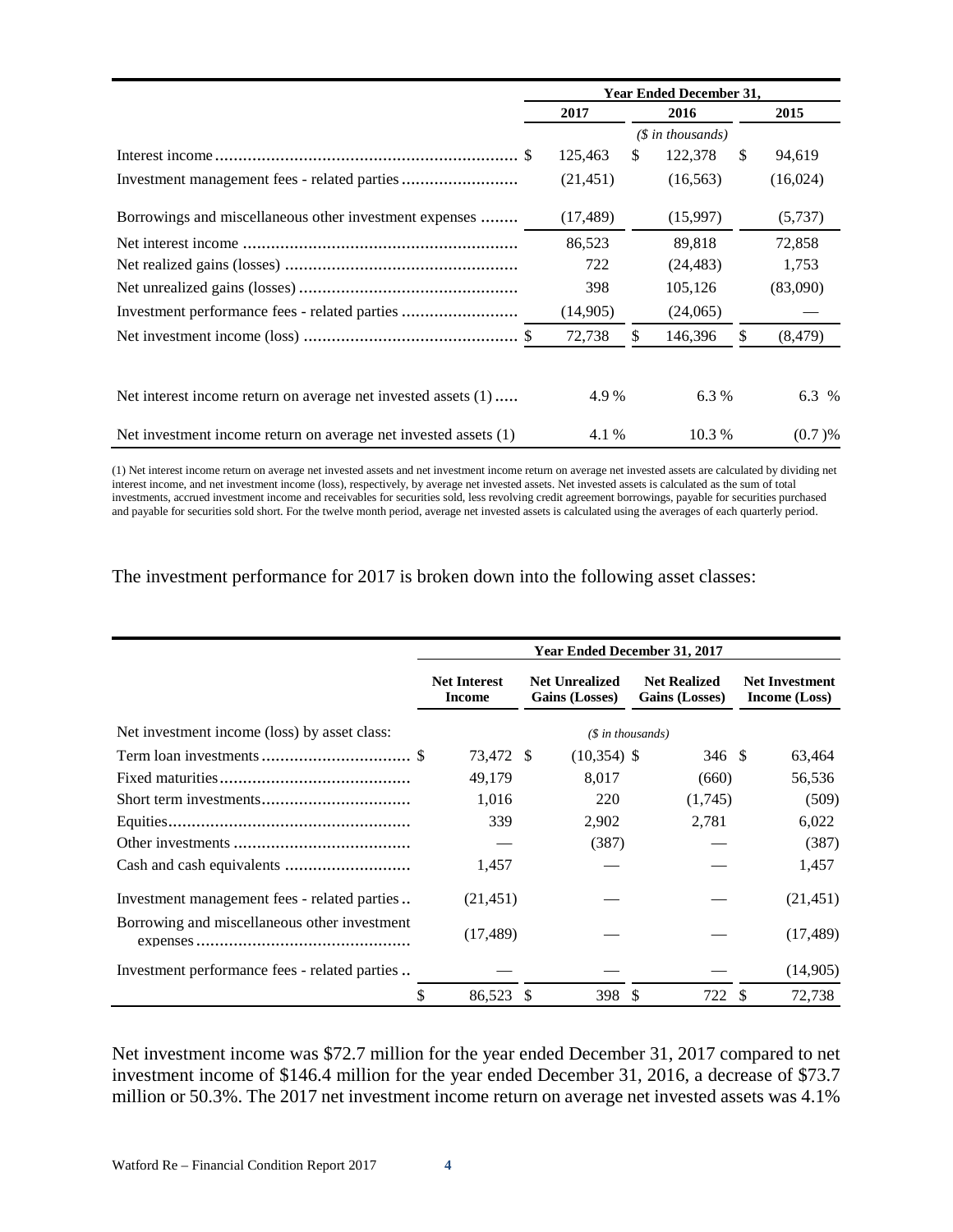as compared to 10.3% for the prior year. In contrast to 2016, which saw significant tightening in credit spreads generating sizable unrealized gains, the lower 2017 investment return was largely attributable to credit spreads remaining relatively stable.

## <span id="page-7-0"></span>**Material Income & Expenses (figures provided are US GAAP)**

The following table summarizes the Group's revenues and expenses for 2017 and 2016.

|                                                       | Year Ended December 31, |            |    |            |
|-------------------------------------------------------|-------------------------|------------|----|------------|
|                                                       | 2017                    |            |    | 2016       |
| Revenues                                              |                         |            |    |            |
| Gross premiums written                                | \$                      | 600,304    | s  | 535,094    |
| Gross premiums ceded                                  |                         | (47, 187)  |    | (21, 306)  |
| Net premiums written                                  |                         | 553,117    |    | 513,788    |
| Change in unearned premiums                           |                         | (21, 391)  |    | (45, 818)  |
| Net premiums earned                                   |                         | 531,726    |    | 467,970    |
| Other underwriting income (loss)                      |                         | 3,180      |    | 3,746      |
| Interest income                                       |                         | 125,463    |    | 122,378    |
| Investment management fees - related parties          |                         | (21, 451)  |    | (16, 563)  |
| Borrowing and miscellaneous other investment expenses |                         | (17, 489)  |    | (15,997)   |
| Net interest income                                   |                         | 86,523     |    | 89,818     |
| Realized and unrealized gains (losses) on investments |                         | 1,120      |    | 80.643     |
| Investment performance fees - related parties         |                         | (14,905)   |    | (24,065)   |
| Net investment income (loss)                          |                         | 72,738     |    | 146,396    |
| <b>Total revenues</b>                                 |                         | 607.644    |    | 618,112    |
| <b>Expenses</b>                                       |                         |            |    |            |
| Loss and loss adjustment expenses                     |                         | (436, 402) |    | (321, 581) |
| Acquisition expenses                                  |                         | (140, 726) |    | (136, 733) |
| General and administrative expenses                   |                         | (21, 174)  |    | (17,956)   |
| Net foreign exchange gains (losses)                   |                         | 1,420      |    | 4,893      |
| Total expenses                                        |                         | (596, 882) |    | (471, 377) |
| Income (loss) before income taxes                     |                         | 10,762     |    | 146,735    |
| Income tax expense                                    |                         | (21)       |    | (1)        |
| Net income (loss) before preferred dividends          |                         | 10,741     |    | 146,734    |
| Preferred dividends                                   |                         | (19, 633)  |    | (19, 634)  |
| Net income (loss) available to common shareholders    | \$                      | (8, 892)   | S  | 127,100    |
| Other comprehensive income (loss)                     |                         |            |    |            |
| Net foreign currency translation gains (losses)       |                         | (597)      |    | (77)       |
| Total comprehensive income (loss)                     | \$                      | (9,489)    | \$ | 127,023    |

## <span id="page-7-1"></span>**Any other material information**

There is no other material information in regards to the Group's business and performance that has not be included above.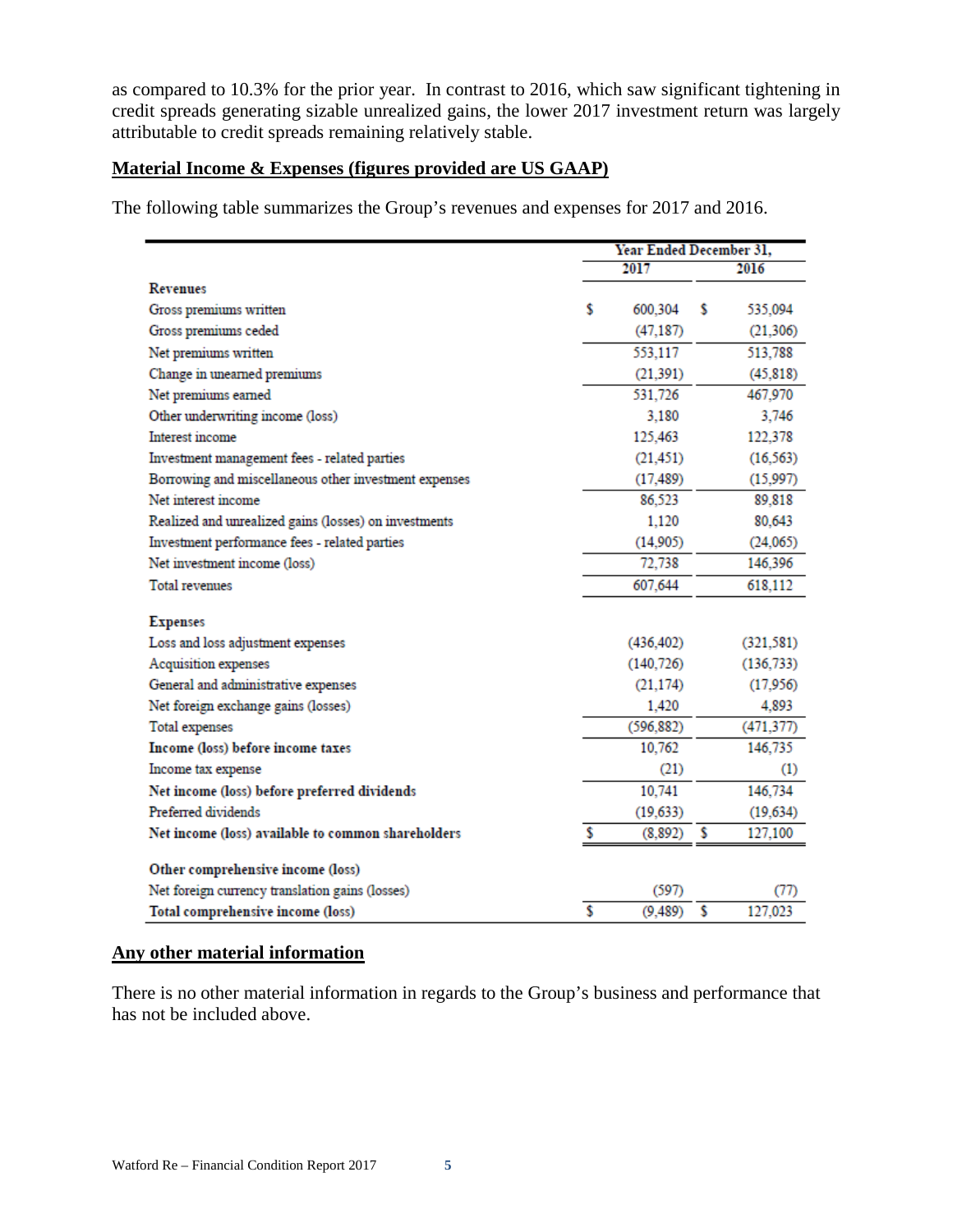## <span id="page-8-1"></span><span id="page-8-0"></span>**Board and Senior Executives**

Watford maintains an effective system of governance, which provides for sound and prudent management of the integrated operations. Watford has designed its system of governance to achieve an adequately transparent organizational structure that has well-defined, clear, consistent and documented lines of responsibility across the Group as well as ensuring personnel have the skills, knowledge and expertise necessary to properly discharge their assigned responsibilities. This allows Watford to establish and maintain processes to achieve effective internal reporting and communication of information at all relevant levels within the integrated operations.

Watford is managed under the direction of eight directors. The Board is responsible for ensuring that there is an appropriate business strategy, effective governance, appropriate financial resources and adequate internal controls. Reporting to the Board of Directors are the following committees:

- 1) Audit Committee (Chaired by Mr. Thomas Miller)
- 2) Compensation Committee (Chaired by Mr. Walter Harris)
- 3) Governance and Nominating Committee (Chaired by Ms. Deborah DeCotis)
- 4) Investment Committee (Chaired by Ms. Betsy Gile)
- 5) Risk Committee (Chaired by Mr. Garth Lorimer Turner)
- 6) Strategy Committee (Chaired by Mr. John Rathgeber)
- 7) Underwriting Committee (Chaired by Mr. Maamoun Rajeh)

Each committee has a charter which identifies the scope, authority and responsibilities of the committee.

## <span id="page-8-2"></span>**Fitness and Propriety Requirements**

The Nominating and Governance Committee assists the Board by identifying individuals qualified to become Board members and recommend to the Board the nominees for directorship for the next annual meeting of shareholders. All prospective employees undergo a diligence and interview process by members of the Watford executive management team. In addition, new hires with the level of Vice President or above require approval by the Board. An annual performance management process is undertaken in accordance with established policies approved by the Board. Additionally, the Board undertakes a self-assessment to determine the effectiveness of the Board and its committees.

The governance structure and composition of the Board and Committee's is consistent at both the Group and WRL level. Board and senior executives are outlined below:

**John Rathgeber, Chief Executive Officer and Director.** Mr. Rathgeber has served as Watford's Chief Executive Officer and as a director since January 2014. From October 2009 to January 2014, Mr. Rathgeber was Vice Chairman of the Arch Worldwide Reinsurance Group and Chairman of Arch Reinsurance Company. He served as President and Chief Executive Officer of Arch Reinsurance Company for eight years beginning with its formation in December 2001. Prior to joining Arch Reinsurance Company, Mr. Rathgeber was Executive Vice President of the Financial Solutions Business Unit of St. Paul Re, the reinsurance operation of the St. Paul Companies. From 1996 until 1998, he served as Senior Vice President in the Non-Traditional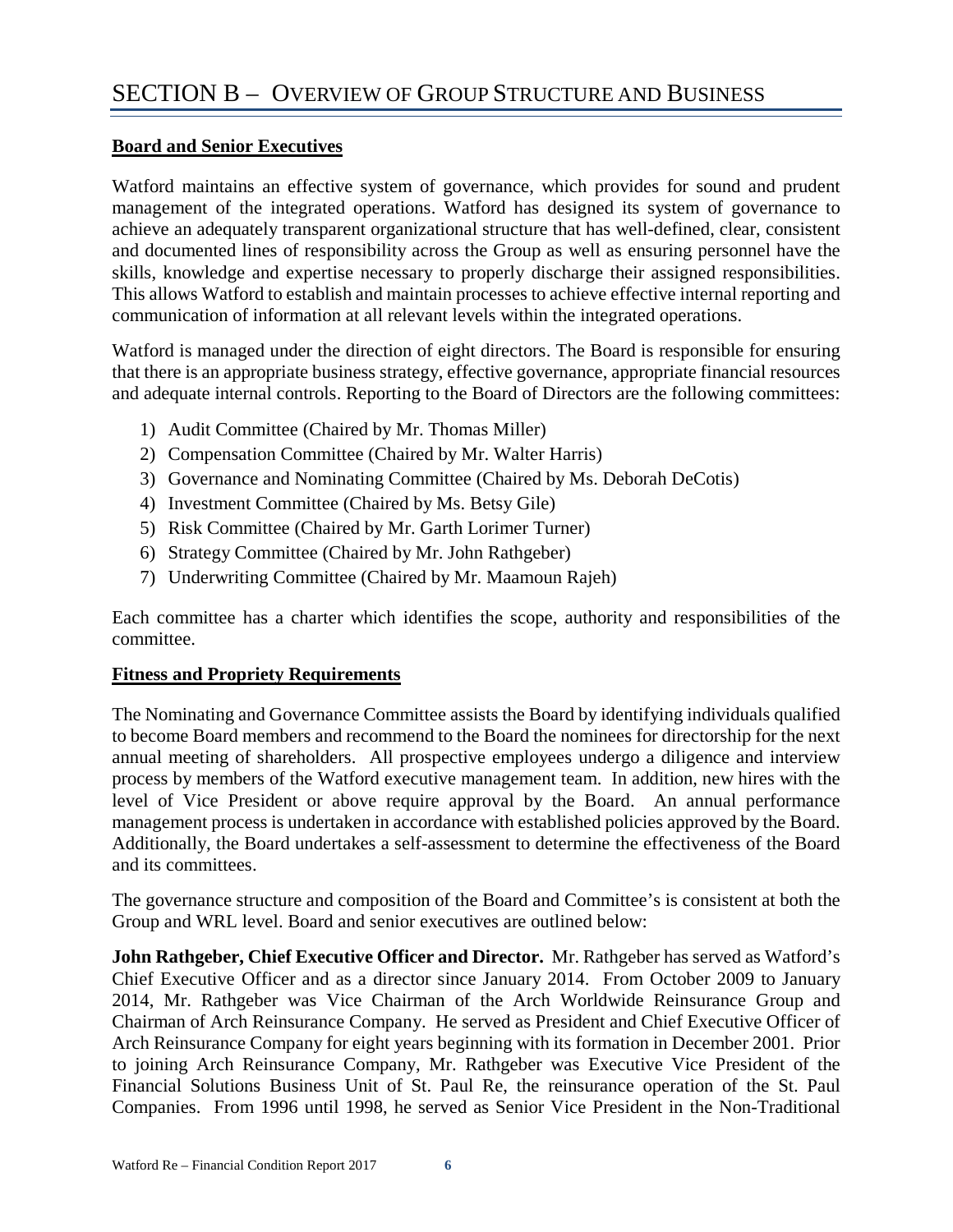Underwriting Department of F&G Re Inc., the reinsurance operation of USF&G Corp., and from November 1992 until 1996, Mr. Rathgeber was Vice President of Non-Traditional reinsurance at F&G Re. Mr. Rathgeber started his career at Prudential Re, the reinsurance operation of The Prudential Insurance Company of America, in 1980 and worked there until 1992. During that time, he held various underwriting positions and was also a director in Prudential Re's Actuarial Department. He is a former Chairman of the Reinsurance Association of America and currently serves on its board of directors. Mr. Rathgeber received a B.A. from Williams College. He is a Chartered Property and Casualty Underwriter, a Fellow of the Casualty Actuarial Society and a Member of the American Academy of Actuaries.

Watford believes Mr. Rathgeber's qualifications to serve on Watford's board of directors include his many decades of insurance and reinsurance industry executive-level leadership and underwriting experience as well as his actuarial expertise.

Mr. Rathgeber sits on the Investment, Underwriting, Strategy and Risk committees.

**Walter Harris, Chairman of the Board and Director.** Mr. Harris has served as Watford's Chairman of the Board since March 2014. Since October 2014, Mr. Harris has been President and Chief Executive Officer of FOJP Service Corporation, a provider of insurance and risk management advisory services to major healthcare organizations, and President and Chief Executive Officer of Hospitals Insurance Company, Inc., a provider of medical professional liability insurance to physicians and hospitals. Before joining FOJP Service Corporation and Hospitals Insurance Company, Mr. Harris served as Senior Advisor and Vice Chairman Emeritus to Alliant Insurance Services, Inc., one of the largest insurance brokerage firms in the United States from December 2010 to May 2013. Prior to joining Alliant, he served as Chairman and Chief Executive Officer of T&H Group, one of the largest privately held insurance brokerage firms in the United States, from 1980 until its acquisition by Alliant in 2010. Mr. Harris has also served as an advisor to investors in insurance entities as well as special counsel to several major insurance coverage litigations. He is currently a director of Loews Corp. and chairman of its audit committee. Mr. Harris received a B.A. from Stanford University, a J.D. from the University of California, Berkeley and an LLM in Taxation from the N.Y.U. School of Law.

Watford believes Mr. Harris's qualifications to serve on Watford's board of directors include his extensive background in the insurance industry, substantial board experience and his broad strategic and operational leadership.

Mr. Harris sits on the Investment, Underwriting, Audit, Strategy, Nominating and Compensation committees.

**Francois Chavel, Director. (Resigned as a Director in February, 2018)** Mr. Chavel has served as a Watford director since March 2014. Mr. Chavel most recently served as Chairman and Chief Executive Officer of AXA America Corporate Solutions, the U.S. P&C insurance operation of AXA S.A., and its subsidiaries from February 2003 to February 2007. Mr. Chavel was responsible for winding down approximately \$2 billion of reinsurance/insurance liabilities after AXA S.A. decided to exit the reinsurance and P&C insurance businesses in the United States. Prior to his role at AXA, Mr. Chavel served as Director, President, Chief Executive Officer and Chairman of the Executive Committee of SOREMA N.A. Holding Group, which was the reinsurance arm of the largest mutual insurance group in France prior to its sale to SCOR Group, a French-based group of financial services companies, primarily focused on reinsurance, in 2001. Prior to SOREMA, Mr. Chavel served as Executive Vice President and Chief Operating Officer of SCOR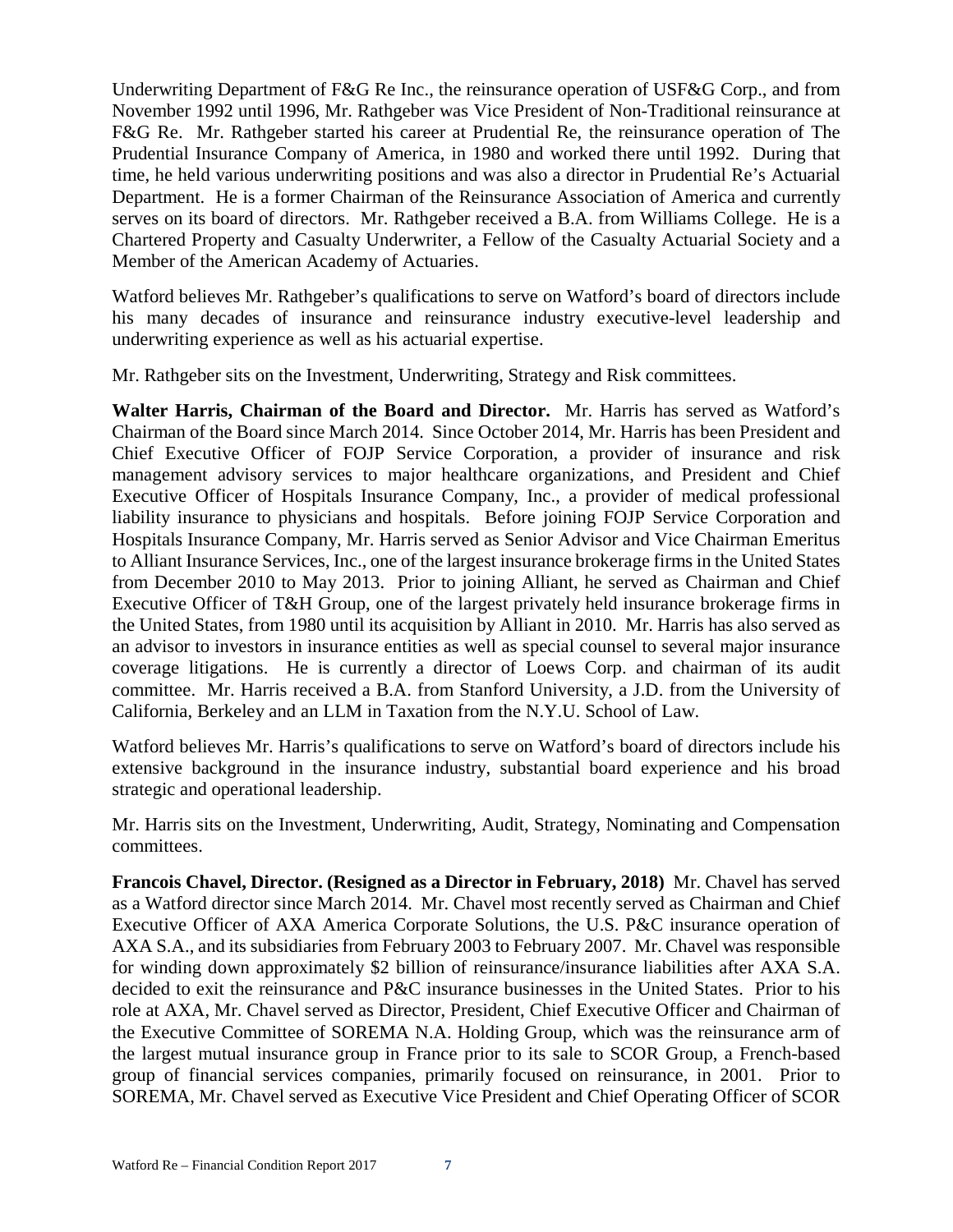US Corp, SCOR Group's provider of insurance and reinsurance in the United States, in addition to holding various other positions from 1973 until 1988. Mr. Chavel received an M.S. from École Supérieure des Travaux Publics in Paris, France.

Watford believes Mr. Chavel's qualifications to serve on Watford's board of directors include his broad and deep knowledge of the insurance and reinsurance industry, earned through many years of executive-level insurance and reinsurance industry leadership.

**Nicolas Papadopoulo, Director.** Mr. Papadopoulo has served as a Watford director since March 2014. Since July 2014, Mr. Papadopoulo has served as the Chief Executive Officer of Arch Reinsurance Group, an officer position of Arch Capital Group Ltd. Mr. Papadopoulo also serves as a member of Watford's strategy committee. Prior to July 2014, Mr. Papadopoulo served as President and Chief Executive Officer of Arch Reinsurance Ltd. since November 2005. Prior to November 2005, Mr. Papadopoulo served as chief underwriting officer of Arch Reinsurance Ltd. from October 2004. Mr. Papadopoulo joined Arch Reinsurance Ltd. in December 2001 as Senior Global Property Underwriter. Prior to joining Arch Reinsurance Ltd., he held various positions at Sorema N.A. Reinsurance Group, a U.S. subsidiary of Groupama S.A., a Paris-based global insurance group, from 1990, including Executive Vice President and Chief Underwriting Officer beginning in 1997. Prior to 1990, Mr. Papadopoulo was an insurance examiner with the Ministry of Finance, Insurance Department, in France. Mr. Papadopoulo graduated from École Polytechnique in France in 1986 and École Nationale de la Statistique et de l'Administration Économique in France with the French equivalent of a Ph.D. in 1989. He is also a member of the International Actuarial Association and a fellow at the French Actuarial Society.

Watford believes Mr. Papadopoulo's qualifications to serve on Watford's board of directors include his many years of executive-level reinsurance industry leadership, his deep insurance and reinsurance industry underwriting experience as well as his actuarial expertise.

Mr. Papadopoulo sits on the Investment and Strategy committees.

**Thomas Miller, Director.** Mr. Miller has served as our director since May 2017. Mr. Miller retired from PricewaterhouseCoopers Bermuda in 2016, having been with the firm since 1984, where he served a wide variety of financial services and specifically insurance and reinsurance company clients. He became a partner of Coopers & Lybrand in 1991 and was managing partner of the firm at the time of the merger with Price Waterhouse in 1998 and was joint managing partner of the merged PwC firm until 2003. Mr. Miller lives in Bermuda and has served on the boards of a number of Bermuda organizations including Bermuda Government's Audit Committee and The Bermuda Institute of Chartered Accountants. Mr. Miller obtained his professional designation as a Chartered Accountant in 1981. He received his Bachelor of Commerce from Queen's University, Kingston Ontario, and holds the professional designation of FCPA.

Watford believes Mr. Miller's qualifications to serve on our board of directors includes his extensive experience and expertise in public accounting for public and private financial services companies as well as his general business acumen.

Mr. Miller sits on the Audit and Nominating committees.

**Garth Lorimer Turner, Director.** Mr. Lorimer Turner has served as a Watford director since March 2014. Mr. Lorimer Turner currently serves as Co-Founder and Director of Cohort Limited, a Bermuda company founded in July 2012 which provides corporate management and consultancy services to offshore companies and funds and acts as a Trading Member of the Bermuda Stock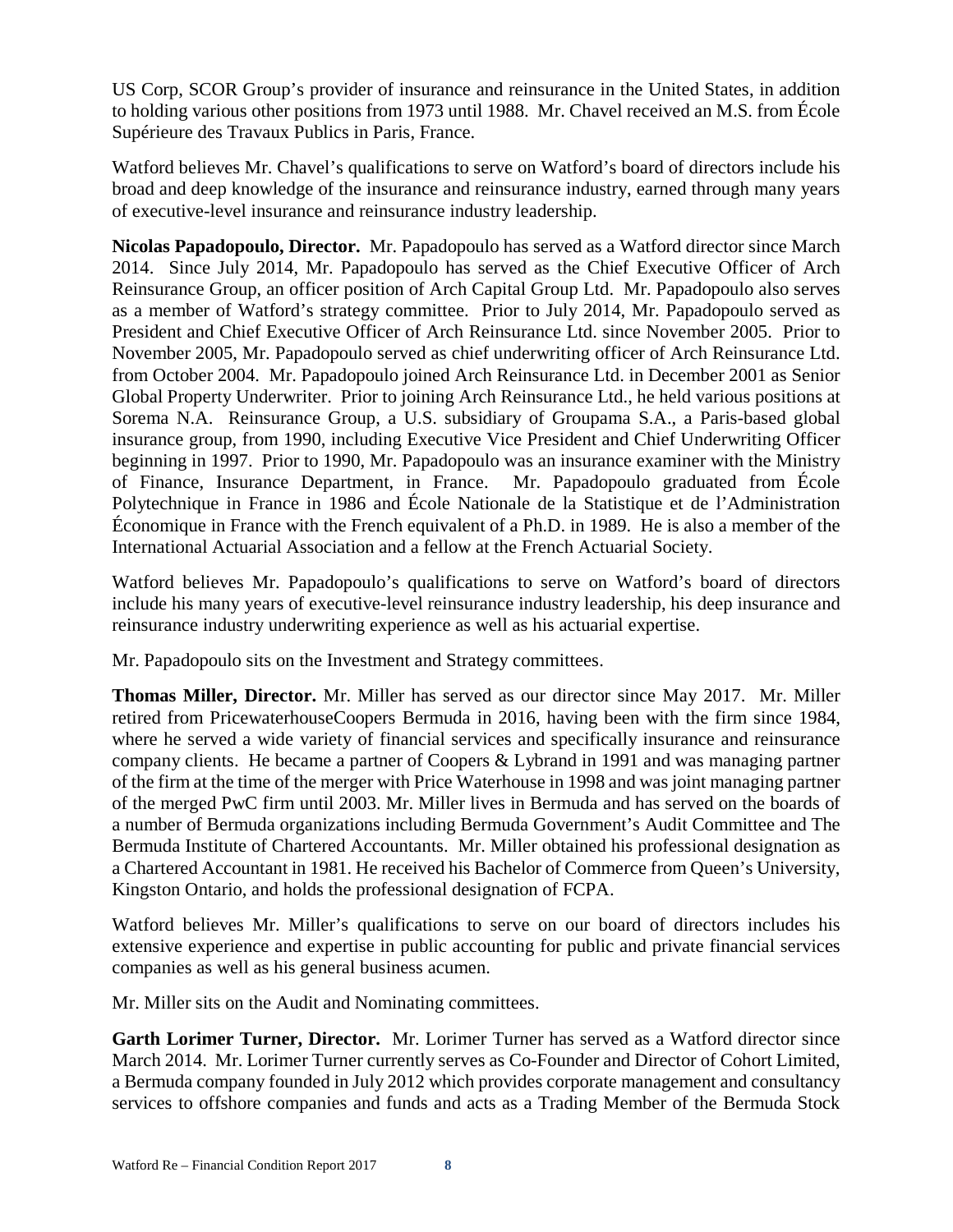Exchange. From August 2001 to July 2012, Mr. Lorimer Turner served as Managing Director of Jupiter Asset Management (Bermuda) Limited, a wholly-owned subsidiary of Jupiter Fund Management Plc, a leading U.K. fund management group listed on the London Stock Exchange with products that range from unit trusts to investment companies and offshore funds. Mr. Lorimer Turner received an LL.B. from the University of Southampton, England and Law Society Finals from the College of Law at Lancaster Gate in London. Mr. Lorimer Turner is a qualified lawyer in England & Wales and Hong Kong and a Bermuda qualified barrister and attorney.

Watford believes Mr. Lorimer Turner's qualifications to serve on Watford's board of directors include his extensive experience in the investment and broader financial services industries and his general financial and business acumen, all of which have provided him with significant expertise relevant to Watford's business model which combines insurance and reinsurance underwriting with an investment strategy designed to complement Watford's target business mix.

Mr. Lorimer Turner sits on the Audit, Risk and Compensation committees.

**Deborah DeCotis, Director.** Ms. DeCotis has served as a Watford director since 2017. She is a retired Morgan Stanley Managing Director, and is active on various professional and philanthropic boards. Currently she serves as director on both Allianz Global Investors Capital LLC – Multi-Fund Board and the PIMCO Closed-End Funds Board. Her prior professional experience also includes being a director and member of the Audit and Governance Committee for Armor Holdings, a manufacturer of military-grade safety equipment. She served as Lead Director during the sale of Armor to BAE. Prior to Armor she was an executive vice-president for Sotheby Holdings, Inc. Outside of the professional realm she is a member of Circle Financial Group and the Council of Foreign Relations. She also recently ended her term as a trustee on the board of Stanford University, where she previously served on the Advisory Council of Stanford Business School and was trustee and Chair of the Stanford Business School Trust where she was a recipient of the John W. Gardner Volunteer Leadership Award. In addition, Ms. DeCotis recently completed her ten year term as co-Chair of the Special Projects Committee at Memorial Sloane Kettering Hospital, having served on that Committee for 28 years. Ms. DeCotis holds a BA in Mathematics from Smith College and an MBA from the Stanford Graduate School of Business, from which she graduated with distinction as a Miller Scholar (top 10% of the class).

Watford believes Ms. DeCotis' qualifications to serve on our board of directors include her many years of executive-level investment industry leadership, and her broad governance experience.

Ms. DeCotis sits on the Investments, Audit and Nominating committees.

**Betsy Gile, Director.** Ms. Gile has served as our director since September 2017. Ms. Gile retired from Deutsche Bank AG in 2005, where she served as Managing Director and Global Head of the Loan Exposure Management Group. She spent the first 24 years of her career at J.P. Morgan, where she was responsible for High Grade Credit Markets trading, Credit Portfolio Management, Corporate Lending and Credit Research in North America. She is currently a member of the Board of Directors of KeyCorp, a bank holding company, Deutsche Bank Trust Company of the Americas, a subsidiary of Deutsche Bank AG, and of various funds managed by BlueMountain Capital, a diversified alternative asset manager. She is the head of the Risk Committee at both KeyCorp and Deutsche Bank Trust Company of the Americas. Ms. Gile holds a Bachelor of Arts in Government and History from Dartmouth College, where she graduated Phi Beta Kappa, Summa Cum Laude.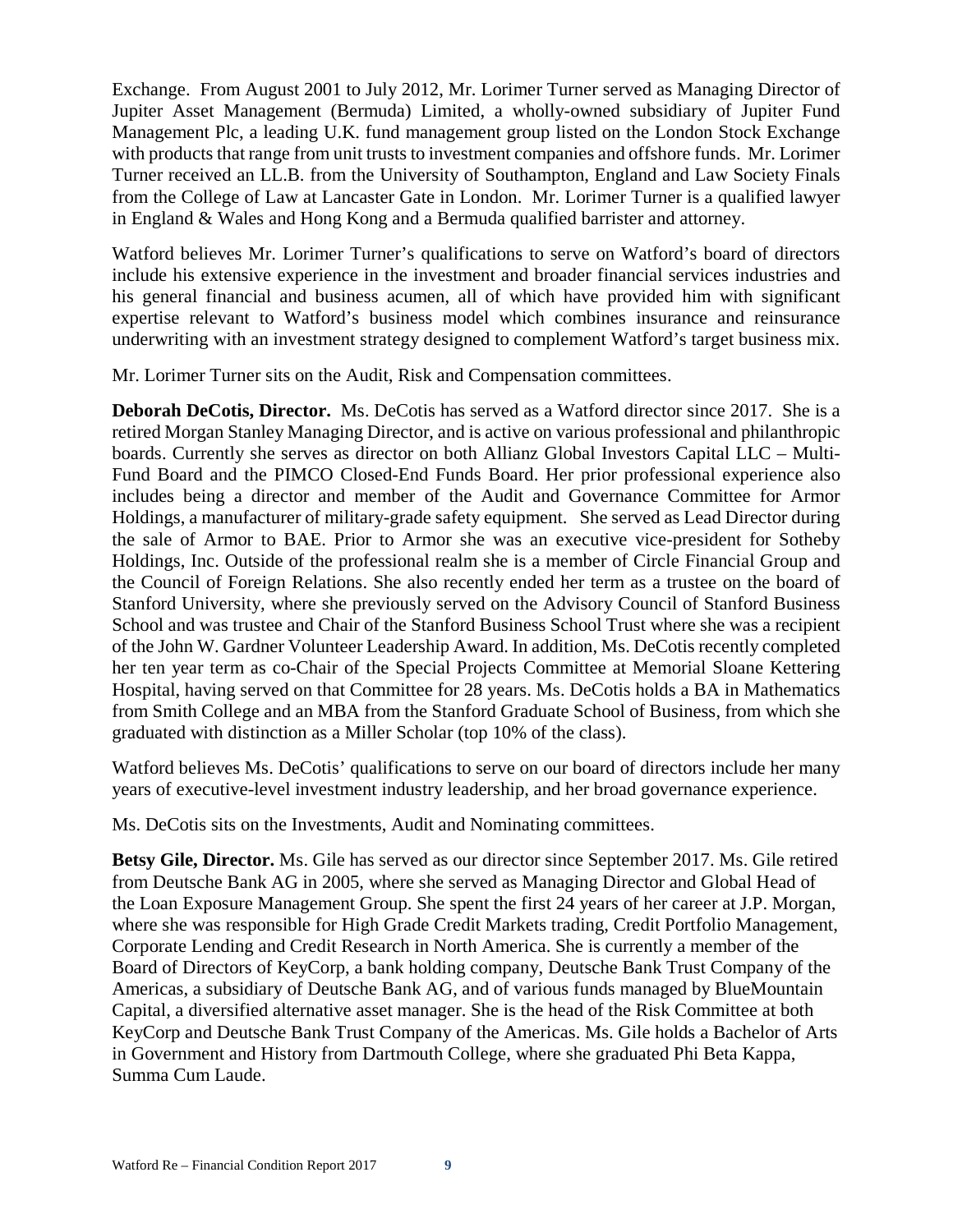Watford believes that Ms. Gile's qualification to serve on our board of directors include her extensive investment industry experience particularly as it relates to investment risk management.

Ms. Gile sits on the Investment, Risk and Compensation committees.

**Marc Grandisson, Director. (Resigned as Director in March, 2018)** Mr. Grandisson has served as a Watford director since 2014. He has served as President and Chief Operating Officer of Arch Capital Group Ltd. since January 2016. Prior to that he was Chairman and Chief Executive Officer of Arch Worldwide Reinsurance and Mortgage Groups from February 2014. Prior to February 2014, he served as Chairman and Chief Executive Officer of Arch Worldwide Reinsurance Group, an officer position of Arch Capital Group Ltd., since November 2005. Mr. Grandisson also serves as a member of the Company's Executive Strategy Committee. Prior to November 2005, he served as President and Chief Executive Office of Arch Reinsurance Ltd. from February 2005. He served as President and Chief Operating Officer of Arch Reinsurance Ltd. from April 2004 to February 2005 and as Senior Vice President, Chief Underwriting Officer and Chief Actuary of Arch Reinsurance Ltd. from October 2001. From March 1999 until October 2001, Mr. Grandisson was employed as Vice President and actuary of the reinsurance division of Berkshire Hathaway. From July 1996 until February 1999, Mr. Grandisson was employed as Vice President-Director of F&G Re Inc. From July 1994 until July 1996, Mr. Grandisson was employed as an actuary for F&G Re. Prior to that Mr. Grandisson was employed as an actuarial assistant of Towers Watson. Mr. Grandisson holds an M.B.A. from The Wharton School of the University of Pennsylvania. He is also a Fellow of the Casualty Actuarial Society and a Member of the American Academy of Actuaries.

Watford believes Mr. Grandisson's qualifications to serve on our board of directors include his many years of executive-level reinsurance industry leadership, his broad and deep insurance and reinsurance industry underwriting experience and his actuarial expertise.

**Maamoun Rajeh, Director. (Appointed as Director in March, 2018)** Mr. Rajeh has served as our director since March 2018. Since October 2017, Mr. Rajeh has served as the Chairman and Executive Officer of Arch Worldwide Reinsurance Group. Prior to October 2017, Mr. Rajeh served as President and Chief Executive Officer of Arch Reinsurance Ltd since July 2014. Prior to July 2014, Mr. Rajeh served as President and Chief Executive Officer of Arch Reinsurance Europe Underwriting Limited since August 2012. Prior to August 2012, he served as Chief Underwriting Officer of Arch Reinsurance Ltd. since November 2005, which he had joined as an underwriter in 2001. Prior to joining Arch Reinsurance Ltd., Mr. Rajeh served as an Assistant Vice President at HartRe, a subsidiary of The Hartford Financial Services Group, Inc. Mr. Rajeh graduated from The Wharton School of Business of the University of Pennsylvania with a B.S. degree. He is also a Chartered Property Casualty Underwriter.

We believe Mr. Rajeh's qualifications to serve on our board of directors include his many years of executive-level reinsurance industry leadership and his deep reinsurance industry underwriting experience.

Mr. Rajeh sits on the Underwriting, Strategy and Risk committees.

**Robert Hawley, Chief Financial Officer.** Mr. Hawley has served as Watford's Chief Financial Officer since July 2015. Mr. Hawley has over 20 years of professional experience in public accounting and reinsurance. Prior to joining Watford, he held the position of Vice President,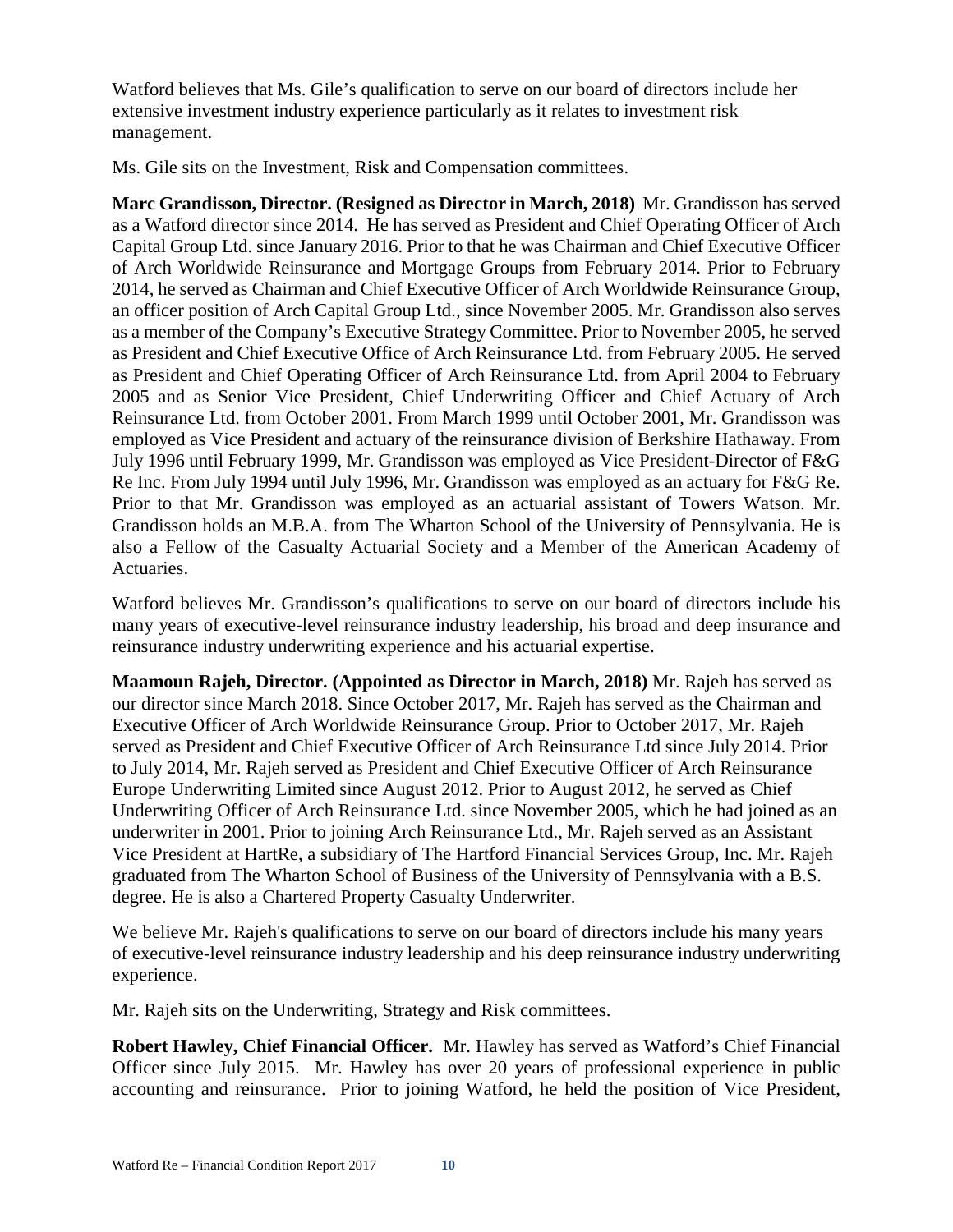Corporate Treasury Manager at XL Group Ltd. from January 2010 to July 2014. At XL Group Ltd., he was responsible for capital and collateral management, including debt capital market and credit facility transactions. From 2006 to 2009, Mr. Hawley worked at RenaissanceRe Holdings Ltd., Bermuda, as the Assistant Treasurer where his role included treasury, rating agency and investor relations management. From 2002 to 2006, he worked as Assistant Vice President, Account Executive at Marsh & McLennan Companies Inc., Bermuda and was responsible for management of several Fortune 500 captive insurance companies. Prior to that, Mr. Hawley was a Corporate Advisory Services Manager at KPMG LLP, London, Canada, from 1995 to 2002. Mr. Hawley is a Chartered Professional Accountant, Chartered Accountant and a member of the Chartered Professional Accountants of Ontario, Canada. Mr. Hawley received an Advanced Business Accounting Diploma from Fanshawe College, Ontario, Canada.

**Jon Levy, President & Chief Risk Officer.** Mr. Levy has served as Watford's Chief Risk Officer since March 2014. Mr. Levy has over 19 years of insurance experience, most recently with Endurance Specialty Holdings Ltd. (now Sompo International), where he worked from July 2008 to March 2014, most recently serving as Senior Vice President and Chief Pricing Actuary of Global Insurance. His prior roles within Endurance include Chief Pricing Actuary of Bermuda Insurance, after joining Endurance in 2008 as its Corporate Actuary. Prior to Endurance, Mr. Levy was a Senior Consultant at Tillinghast (now Willis Towers Watson) in Philadelphia where he provided consulting services for domestic and international insurers and reinsurers, as well as asbestos and pollution liability analyses for corporate and insurance clients. Prior to Tillinghast, Mr. Levy spent five years with ACE INA in Philadelphia, including three years in its run-off claims division, Brandywine Holdings. Mr. Levy holds an A.B. from Lafayette College. He is also a Fellow of the Casualty Actuarial Society and a member of the American Academy of Actuaries.

**Laurence B. Richardson, II, Chief Operating Officer.** Mr. Richardson has served as Watford's chief operating officer since January 2017. From March 2012 to January 2017, he held the position of Senior Vice President – Capital Markets at Arch Capital Group Ltd., where he primarily focused on convergence transactions through which reinsurance risk is transferred to capital markets investors. In such capacity, Mr. Richardson was involved in the formation and launch of Watford. Mr. Richardson was seconded to Watford by Arch Capital Group Ltd. from July 2016 to January 2017. Prior to joining Arch Capital Group Ltd., Mr. Richardson held the position of Senior Vice President in the Ventures Group at RenaissanceRe, which develops and structures non-traditional reinsurance products, makes strategic investments and creates and manages RenaissanceRe's joint ventures and other managed vehicles, including Top Layer Re, DaVinci Re, Timicuan Re, Starbound Re-I, Starbound Re-II and Channel Re. Mr. Richardson had joined RenaissanceRe in mid-2001. Prior to joining RenaissanceRe, Mr. Richardson was an investment banker with over 15 years of experience in the structured products and securitization arena, having been employed at a number of nationally recognized Wall Street firms, including the investment banks of E. F. Hutton & Co., Donaldson, Lufkin & Jenrette Securities Corporation, and Alex Brown & Sons, Incorporated and prior thereto was an attorney with the law firm Thacher, Proffitt & Wood LLP. Mr. Richardson graduated from the University of Virginia with both B.S. and J.D. degrees.

**Alexandre Scherer, Chief Executive Officer of WSIC and WIC.** Alexandre Scherer is the head of Watford's insurance operations and has served as the President and Chief Executive Officer of WSIC and WIC since September 2015 and August 2016, respectively. Mr. Scherer has over 23 years of experience in the insurance and reinsurance industry, including 11 years with AXA Insurance Company, a subsidiary of AXA S.A., of which he served eight years as President, Chief Executive Officer and director, as well as three years as Executive Vice President and Chief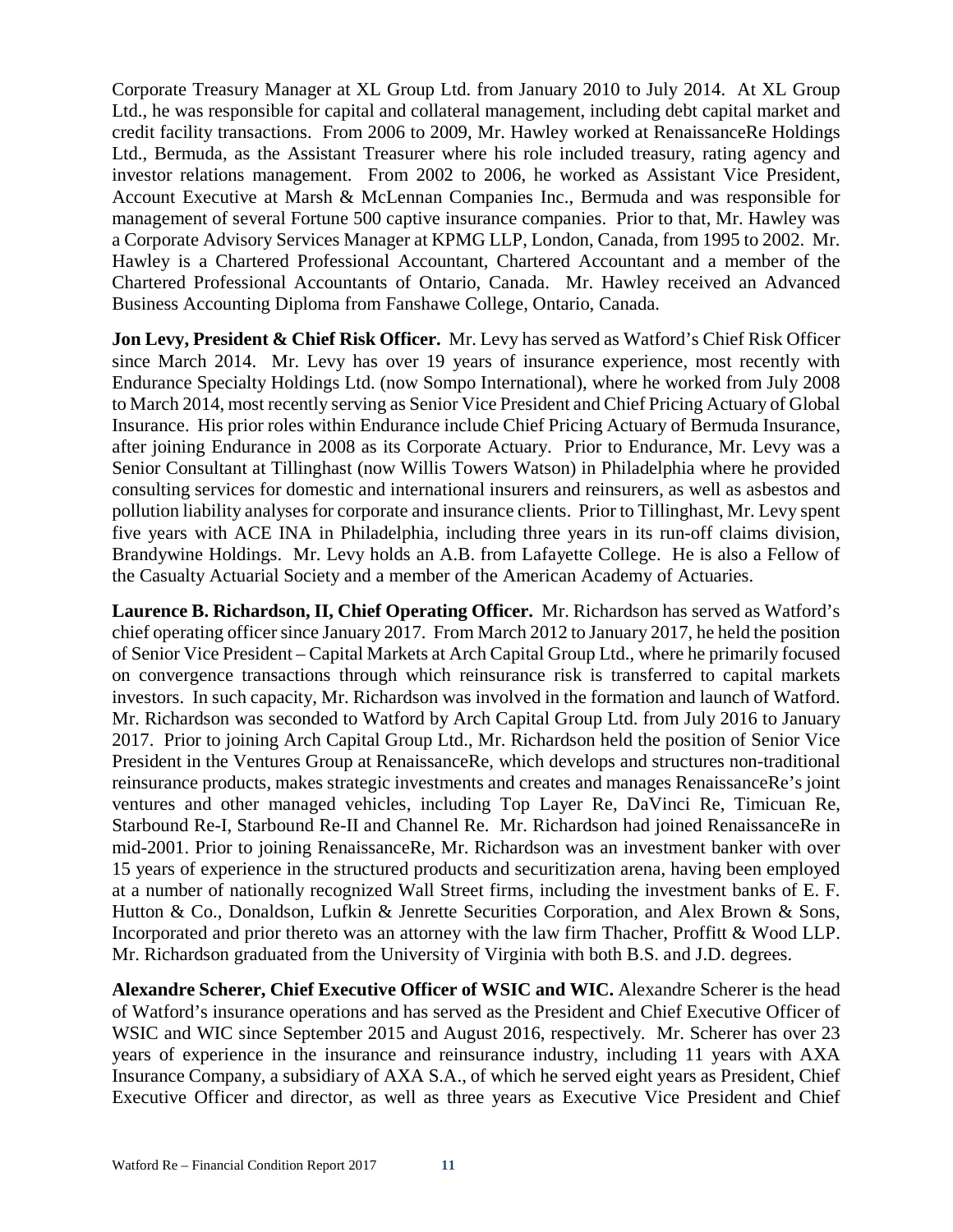Operating Officer. Mr. Scherer also served as President and Chief Executive Officer, as well as Executive Vice President and Chief Operating Officer, of AXA Liabilities Managers, Inc., a subsidiary of AXA S.A. specializing in non-life insurance and reinsurance legacy business acquisition and management. Prior to that, he served as Vice President, Alternative Risk Transfer Underwriter, as well as Risk Manager, at AXA Reinsurance Company. Mr. Scherer also served as Second Vice President of Sorema North America and Underwriter and Head of Alternative Risk Transfer of Sorema SA. Mr. Scherer holds a degree of Diplome d'Ingenieur from École Centrale Paris in France. He is a Qualified Actuary from the French Actuaries Institute (France) and a Member of the American Academy of Actuaries.

## <span id="page-14-0"></span>**Remuneration**

When Watford established its remuneration programs, consideration was given to whether such programs align the interests of Watford's directors and officers with those of Watford's shareholders and whether such programs encourage unnecessary or excessive risk taking. Annual cash bonus awards focus on achievement of annual goals as well as both corporate performance measures and the executive officer's individual performance and are at the discretion of the compensation committee. Watford believes its compensation philosophy and programs encourage employees to strive to achieve both short- and long-term goals that are important to Watford's success and building shareholder value, without promoting unnecessary or excessive risk taking. Watford reviews its compensation policies and practices periodically to determine whether such policies and practices are appropriate in light of Watford's risk management objectives.

#### *Directors*

During the year ended 31 December 2017, the Group paid cash retainers to our independent directors for their service as members of the board of directors and any committees thereof. Watford did not pay any cash or equity compensation to Mr. Rathgeber as a director, as he is compensated as an employee of the Group. Watford also did not pay Mr. Papadopoulo, Mr. Grandisson or Mr. Rajeh any cash or equity compensation during the year ended 31 December 2017. All directors were reimbursed for reasonable out-of-pocket expenses incurred for their service as members of the Board of Directors and any committees of the Board of Directors.

#### *Executives*

For the year ended 31 December 2017, Watford's executive officers were paid a base salary, an annual performance-based bonus which varies with the individuals' performance, and pension and other benefits. Such amounts are approved by the Compensation Committee.

Watford offers a tax-qualified 401(k) plan to all employees (including the named executive officers) for retirement savings. Under this plan, employees are allowed to defer and invest up to 100% of their cash earnings, subject to the maximum 401(k) contribution amount. Contributions can be invested in a diversified selection of mutual funds. In order to encourage participation and to provide a retirement planning benefit to employees, Watford also provides a discretionary profit sharing contribution of 4% of an employees' eligible compensation, provided that profit share contributions are limited to the lesser of 4% of an employee's compensation or, in 2017, \$9,000. All new employee contributions are fully vested immediately upon entry to the plan. Watford currently does not have any additional supplementary pension or early retirement schemes for members of the Board or executives.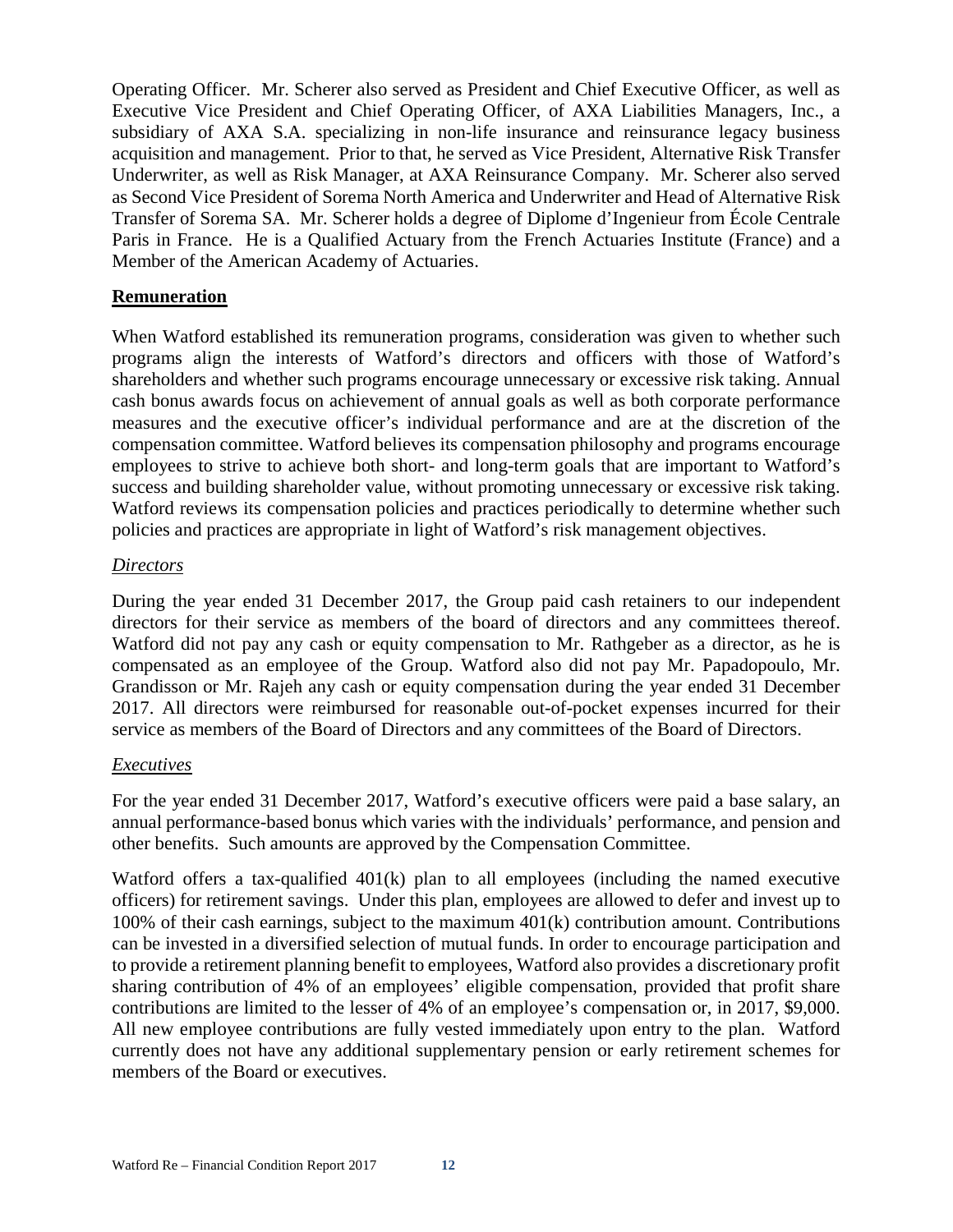## <span id="page-15-0"></span>**Material transactions with shareholder controllers**

Arch Reinsurance Ltd. ("ARL") is party to certain quota share agreements with one or more of Watford's operating subsidiaries and also owns approximately 11% of the outstanding common shares of WHL as of 31 December 2017.

#### <span id="page-15-1"></span>**Risk Management and Solvency Self-Assessment**

The following narrative provides an overview of the Group's Risk Management Framework ("Framework"), which describes the Group's methodology for identifying, measuring, and reporting on the key risks affecting Watford. It outlines our approach to risk identification and assessment, and how risk management is implemented and integrated into the organizational structure of the business.

#### Description of Risk Management Process

Watford has developed its Framework and Risk Register to identify and assess the material risks faced by the Group. Watford has produced an enterprise-wide risk assessment which detailed all of the significant risks facing the Group. This risk assessment was performed at the highest levels of the Group and involved input from the Board and senior management.

Watford's Framework and Risk Register lists the risks faced by Watford, as well as current and planned controls being implemented. The Framework documents Watford's Corporate Governance, Risk Management, and Material Risks.

The Risk Register has been developed to identify and assess the material risks faced by Watford in more granular detail than the Framework. This register contains the following:

- The Board Committee ultimately responsible for the risk
- The Risk Owner for each Risk
- A list of monitoring procedures for each risk, if applicable
- A list of mitigation procedures for each risk, if applicable
- A list of risk control procedures for each risk, if applicable

The rating of each risk is derived from an assessment of likelihood and impact. This assessment is made at both an inherent level and after consideration of Watford's control environment, including mitigation techniques and controls in place at service providers.

The Risk Register is a key input into the risk management regime, and any material changes in the underlying risks will be modelled for potential impact upon Watford's capital requirements. Such changes include, but are not limited to, changes in business mix, strategy and investment policy. The rating of risks is considered by management on at least an annual basis and the rating for the most significant risks is presented to the Group's Risk Committee and Board of Directors.

The controls identified in the Risk Register to monitor, mitigate and control the risks facing Watford are reviewed for continued relevance and documented in the process documents for each function. Compliance with the components of these controls is verified via the ongoing management reviews and Internal Audit reviews undertaken at Watford. This is undertaken on a group-wide basis and any issues are reported to the Watford board.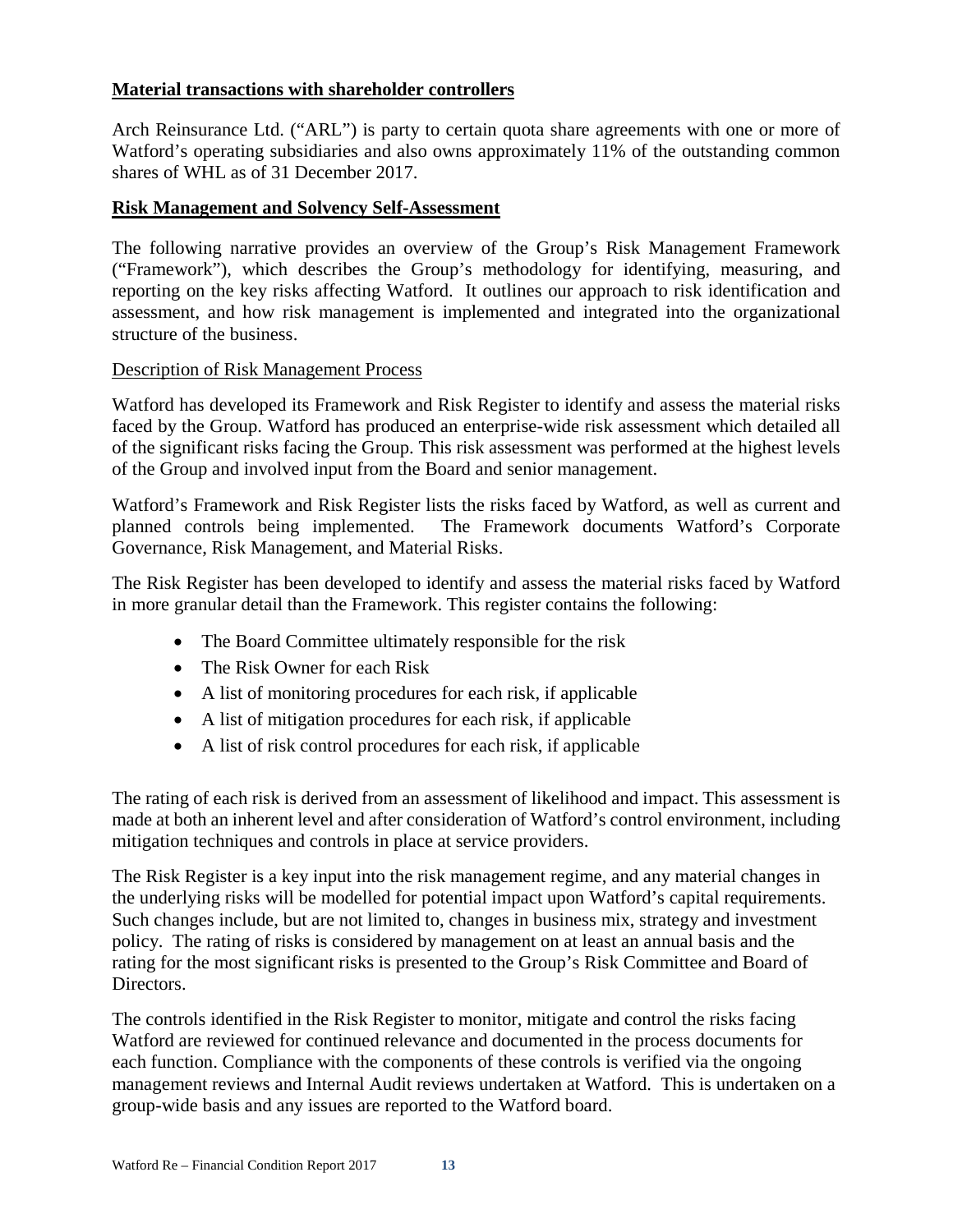The Board of Directors have reviewed and formally approved the Risk Register, as well as provided input in the scoring of the risks faced by Watford. Working with the Board, Watford have established Risk Appetites for each material risk. Watford has put into place procedures for risk measurement, mitigation, and controls, as well as monitoring compliance with the Board set Risk Appetite.

Watford's Risk Management Function is led by its Chief Risk Officer whom is a member of the Executive Management team. The Function performs regular risk reporting to the Board each quarter. The Board assesses the risk and control effectiveness of the Function.

#### Implementation and Integration of Solvency Self-Assessment

Watford has built business processes that provide a forward looking analysis of our risks and capital management. Watford analyzes its exposure to adverse underwriting and investment scenarios on a regular basis. These tests help Watford quantify the magnitude of capital required under stressed scenarios.

Watford's Solvency Self-Assessment process includes:

- A quarterly estimate of single name concentrations within the underwriting portfolio, a quarterly estimate of the PMLs, quarterly estimates of Underwriting Stress scenarios, as well as annual estimates of various Lloyd's Realistic Disaster Scenarios ("RDS").
- Stress tests of it its investment portfolio under historical and hypothetical periods of investment market turmoil, and the effects on Watford's liquidity position
- An annual planning analysis of our underwriting and investment activities, with quarterly reforecasts presented to the Board. Watford has utilized the internal models calibrated to rating agency and regulatory requirements as part of our assessment of the capital requirements of our proposed business plans, and measures its projected forward looking capital adequacy and liquidity position in historical and hypothetical stressed scenarios.

Watford's annual plan is prepared by the Group's senior management and is approved by the Board of Directors after review of the results of these solvency assessments.

Currently, the amount of capital required to cover our material risks is assessed through regulatory capital requirements, rating agency models, internally developed stress tests, internally developed default and recovery analysis for our credit investments, internally developed liquidity models and stress tests, and underwriting realistic disaster scenarios.

The risk management framework is designed to help Watford set a coherent risk management strategy and to enhance the likelihood of meeting its strategy. This framework has therefore been designed with the following objectives:

- Identify all significant risks assumed by Watford through its business, internal processes and relevant external environment.
- Measure identified risks on a consistent basis.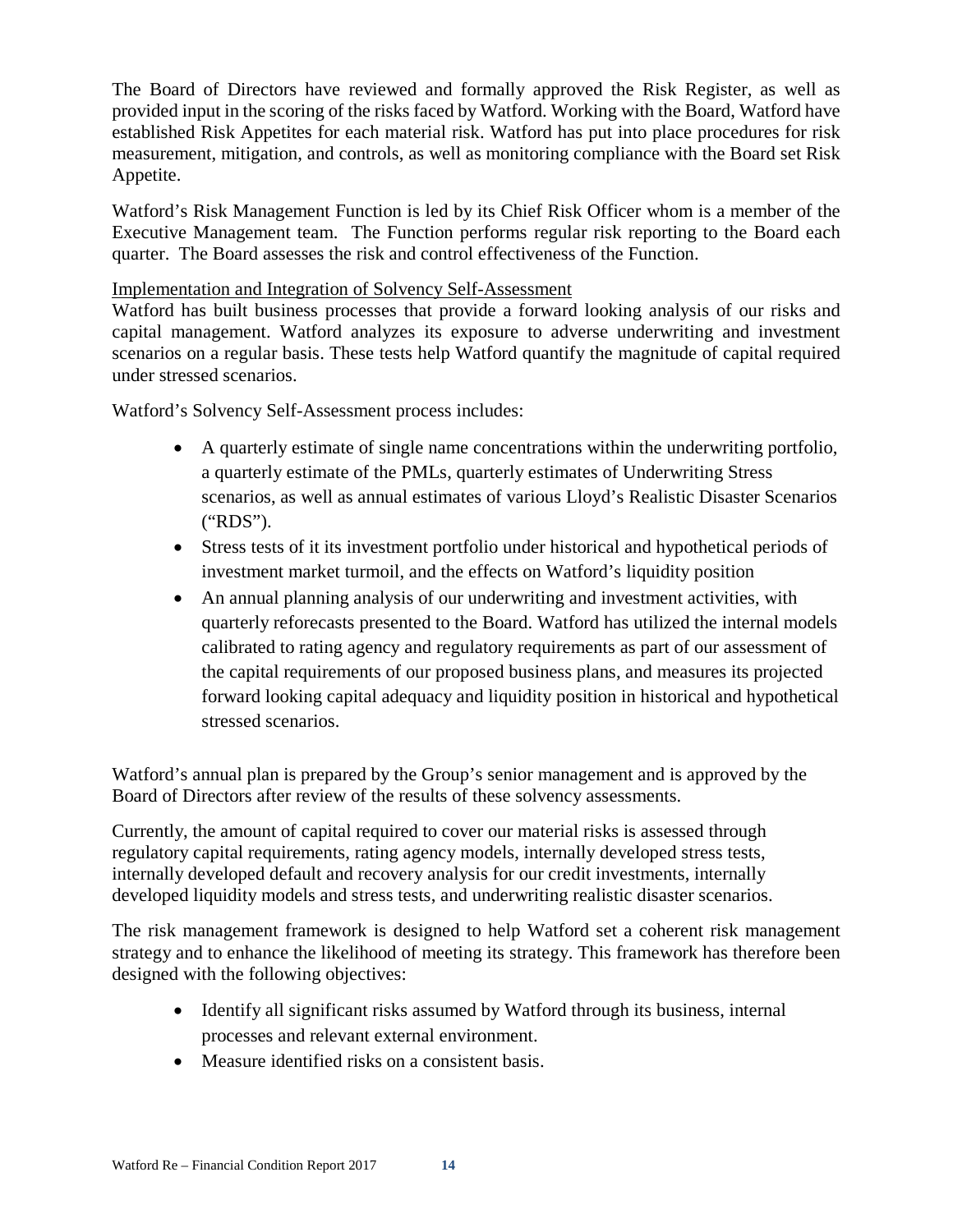- Establish a set of responses to manage risks within the stated risk appetite and tolerances.
- Establish the principles by which Watford can evaluate the risk/reward trade-offs associated with key strategic and tactical decisions.
- Ensure return on capital goals are met through the efficient use and allocation of capital.
- Provide a regular assessment of Watford's solvency and liquidity through the use of quantitative metrics, including stress and scenario testing.

## <span id="page-17-0"></span>**Internal Controls**

Watford maintains an effective internal control system, which includes administrative and accounting procedures, an internal control framework, appropriate reporting arrangements and a compliance function.

The Board is responsible for monitoring the establishment and maintenance of the system of controls used to assess and manage exposure to all areas of risk. The objectives of these controls are to ensure that Watford's risk strategy is maintained and risk remains within the appetite and tolerances set by the Board.

As part of Watford's business model, many of the day-to-day operations are outsourced to third party service providers and the internal control environment has been structured to appropriately address the risks related to this business model. For more detail on the services outsourced, refer to the Outsourcing section below. All relevant controls in place at Watford's outsourced service providers have been included in Watford's Risk and Control Matrices to provide management oversight of all activities. Watford places reliance on controls that exist at the relevant third party providers and as such relies heavily on the internal audit function described below to review controls performed at these entities and perform on-site visits as required.

Watford's Compliance Function is led by our Chief Operating Officer. The function has established a compliance program to ensure compliance with all relevant laws, legislation, regulations and guidance. The purpose of Compliance is to assist the Board in achieving its overall strategic objectives by promoting a culture of integrity, ethical conduct and compliance with the laws, regulations and administrative provisions that affect Watford. The compliance function also is responsible for the ongoing assessment of any possible impact of changes in the legal environment on our operations and for the identification and assessment of Legal / Litigation risk and for monitoring adherence to certain elements of the risk management framework and reporting thereon to the appropriate forums

The Board has approved the establishment of a compliance and ethics program to ensure that all companies within the group promote an organizational culture that encourages the highest standards of ethical business conduct and compliance with the Group's Code of Business Conduct, policy statements and any laws and regulations which govern the Group's business activities (collectively referred to as the "Compliance Program"). The Compliance Program is intended to ensure that all companies within the group exercise appropriate due diligence to prevent conduct which is in violation of its Compliance Program, thereby protecting the Group's reputation and good name.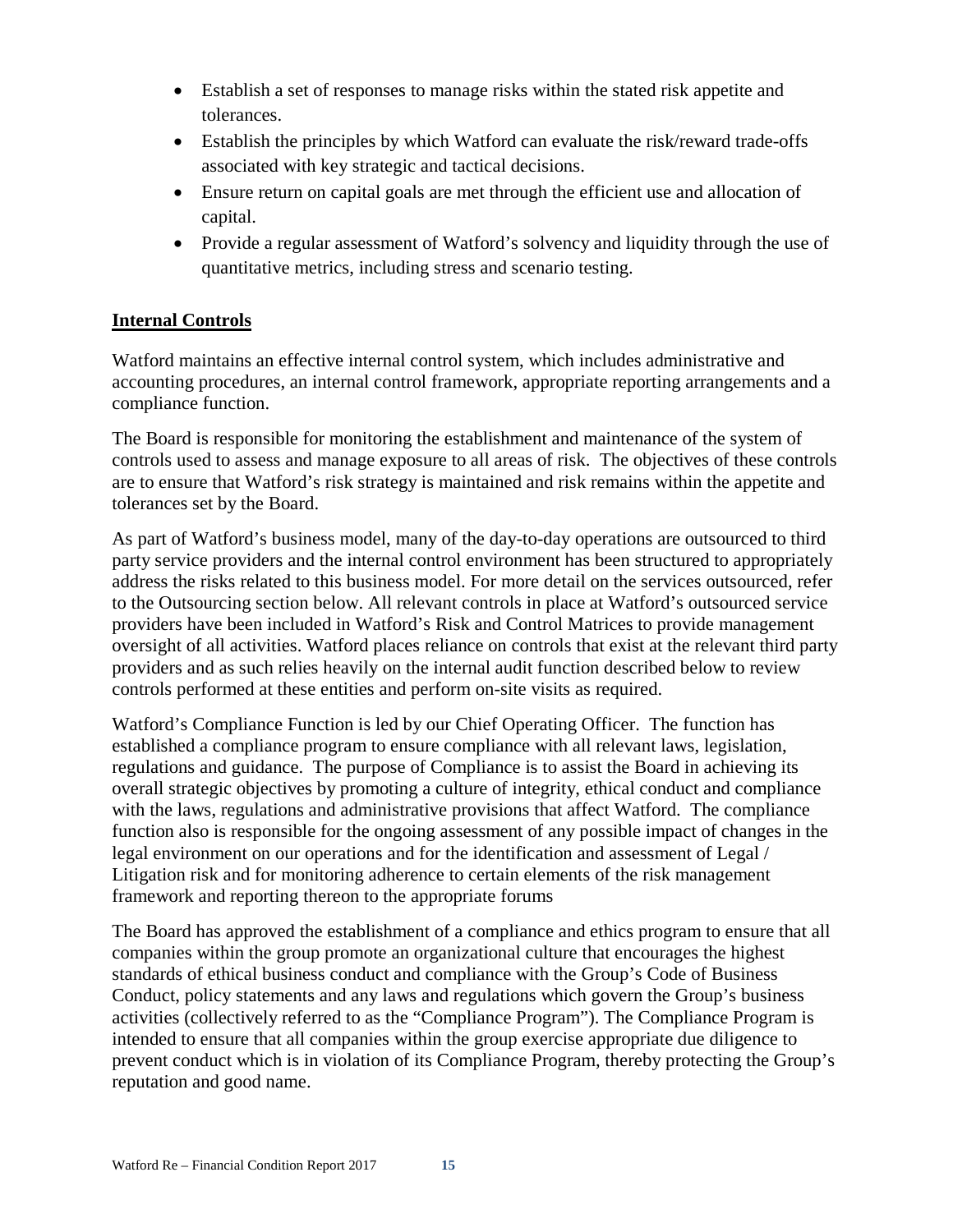The requirements of the compliance program apply to all employees, officers and directors of the Group and, where appropriate, to agents of the Group.

## <span id="page-18-0"></span>**Internal Audit**

Watford employs the services of an outside provider for Internal Audit services. The Group has outsourced its Internal Audit function to a third party who, along with their internal processes to ensure independence from the Group, has direct access to the Audit Committee, agree the audit plan with the Audit Committee, and provide findings reports from each audit for discussion at the Audit Committee. Audit's primary objective is to work with management to identify and address risks relating to processes integral to the achievement of business objectives. The function serves as an independent and objective source of appraisal and assurance within Watford to support management, the Audit Committee and the Board of Directors in discharging their responsibilities. The Internal Audit function has direct and frequent communication with the Audit Committee where any issues identified are raised.

Internal Audit also assists management, the Audit Committee and the Board of Directors in evaluating the appropriateness and effectiveness of business processes, internal controls and the governance and risk management functions. Internal Audit also identifies process improvements, including those resulting from a changing operating environment and will make recommendations to management.

Internal Audit performs special examinations at the request of management, the Board and the Audit Committee.

Internal Audit performs a risk assessment ahead of each year to ensure that its work is focused on the key risks and how effectively management mitigates these risks. Internal Audit evaluates all significant functions and bases its Annual Plan on a risk-based approach. As such, Internal Audit has sufficient knowledge and experience to provide insight into the effectiveness of the risk management system and is a key input into the system of internal control.

The Board of Directors has final responsibility, with delegation to the Audit Committee in the areas noted above. In respect of compliance with stated risk tolerances, the risk management function has responsibility for the identification and reporting of non-compliance, with much of the detailed work to review the effectiveness of risk controls delegated to the internal audit function, as well as through the reporting by the compliance function at key service providers.

Identification of risks as they relate to compliance with jurisdictional laws, regulations, policies and procedures, together with the appropriateness of the response to any risks identified, is a responsibility of the Chief Operating Officer.

#### <span id="page-18-1"></span>**Actuarial Function**

The Watford Actuarial function is responsible for:

- Performing loss liability estimates, including assessing the quality of underlying data
- Assisting in the execution of the risk management framework.
- Performing actuarial pricing analyses on assumed underwriting risks
- Provide support of financial information to the regulatory authorities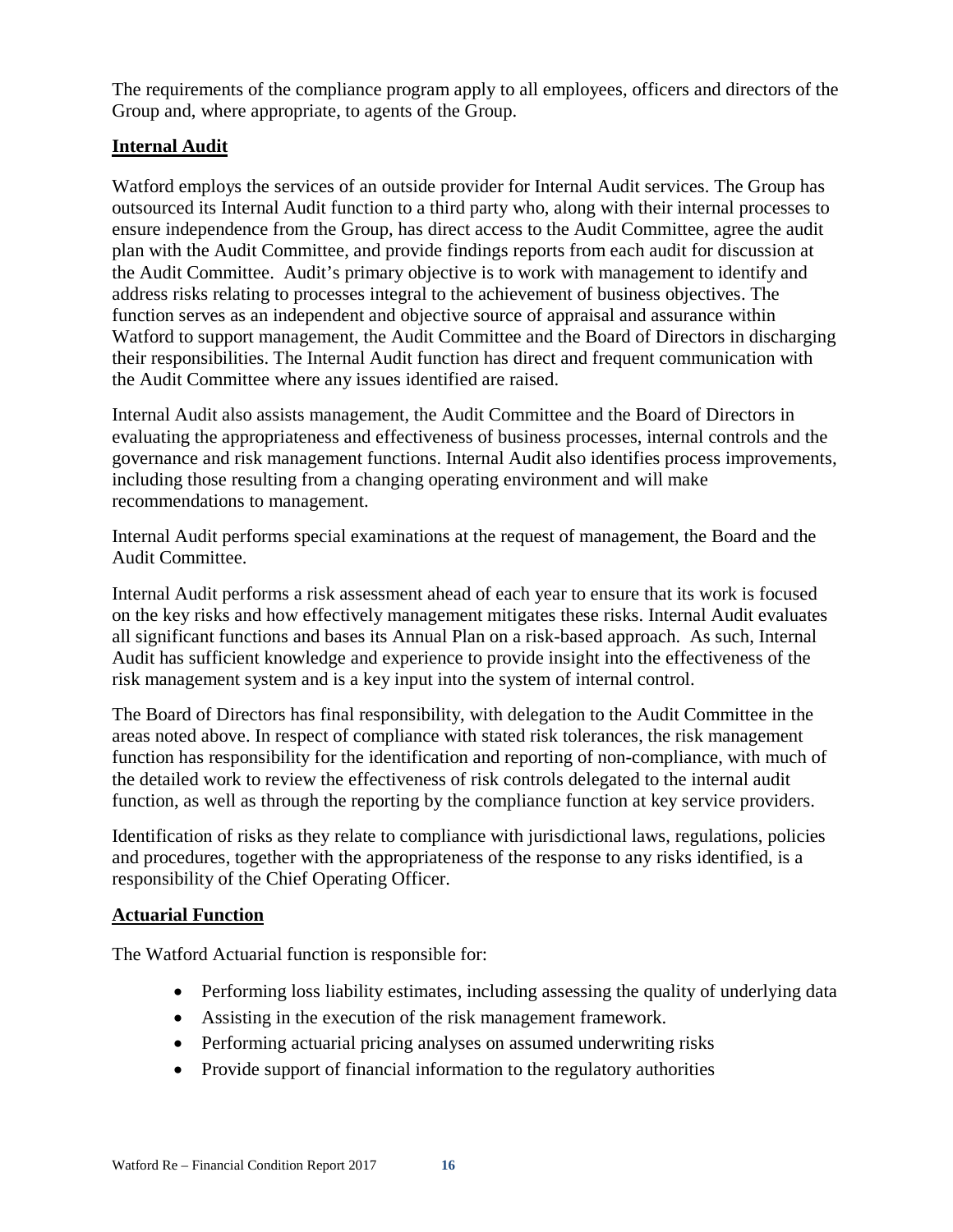The actuarial function is split between Watford and Arch as outlined in the Services Agreements. As part of the underwriting process, Arch actuaries are involved in the pricing of individual contracts. Procedures and controls surrounding these pricing mechanisms at Arch are reviewed by Watford.

Also as part of the Service Agreements, Arch actuaries provide loss and LAE liability reserve recommendations on a contract by contract basis. These reserve recommendations are derived from the same policies and procedures that Arch utilizes for its own portfolio.

Watford has employed an external third party actuarial firm to provide an independent loss reserve review on a quarterly basis and serve as the appointed loss reserve specialist for annual regulatory filings in Bermuda and the United States.

The Actuarial Function is comprised of experienced individuals with in-depth knowledge of, and professional qualifications, in actuarial and financial mathematics. The actuarial function is structured appropriately given the nature, scale and complexity of the risks inherent in the Group's operations. This allows Watford to have a robust process for setting loss reserves, leveraging the established processes and procedures employed by Arch, making our own analyses and judgments, and through periodic reviews by external actuarial firms.

## <span id="page-19-0"></span>**Outsourcing**

Watford maintains a lean management team, and works closely with outsourced serviced providers to achieve our strategic goals. We outsource significant elements of our business to third party service providers. Key outsourced services include the following:

- Investment management services
- Investment accounting services
- Underwriting management services
- Internal Audit

For our underwriting operations, Arch provides underwriting services including sourcing and evaluating underwriting opportunities, claims-handling, loss control, exposure management, portfolio management and modeling, as well as statistical, actuarial, and administrative support services, in each case, subject to Watford's underwriting and operational guidelines and the oversight of Watford's senior management and Board of Directors.

In regard to our investments, HPS manages Watford's non-investment grade portfolio while Arch Investment Managers ("AIM") manages the investment grade portfolio, subject to Watford's investment guidelines and the oversight of the senior management and Board of Directors.

Watford outsources these functions in order to cost-effectively leverage the expertise and strong market positions of these trusted partners. Through Watford's association with Arch, we benefit from Arch's worldwide platform on a variable cost basis, thus avoiding the fixed expense of maintaining a multi-line platform for our underwriting operations. Similarly, we believe that the structure of the compensation we pay to HPS and AIM provides benefits to us both in terms of cost-effective access to the expertise required to execute our investment strategy and in aligning interests.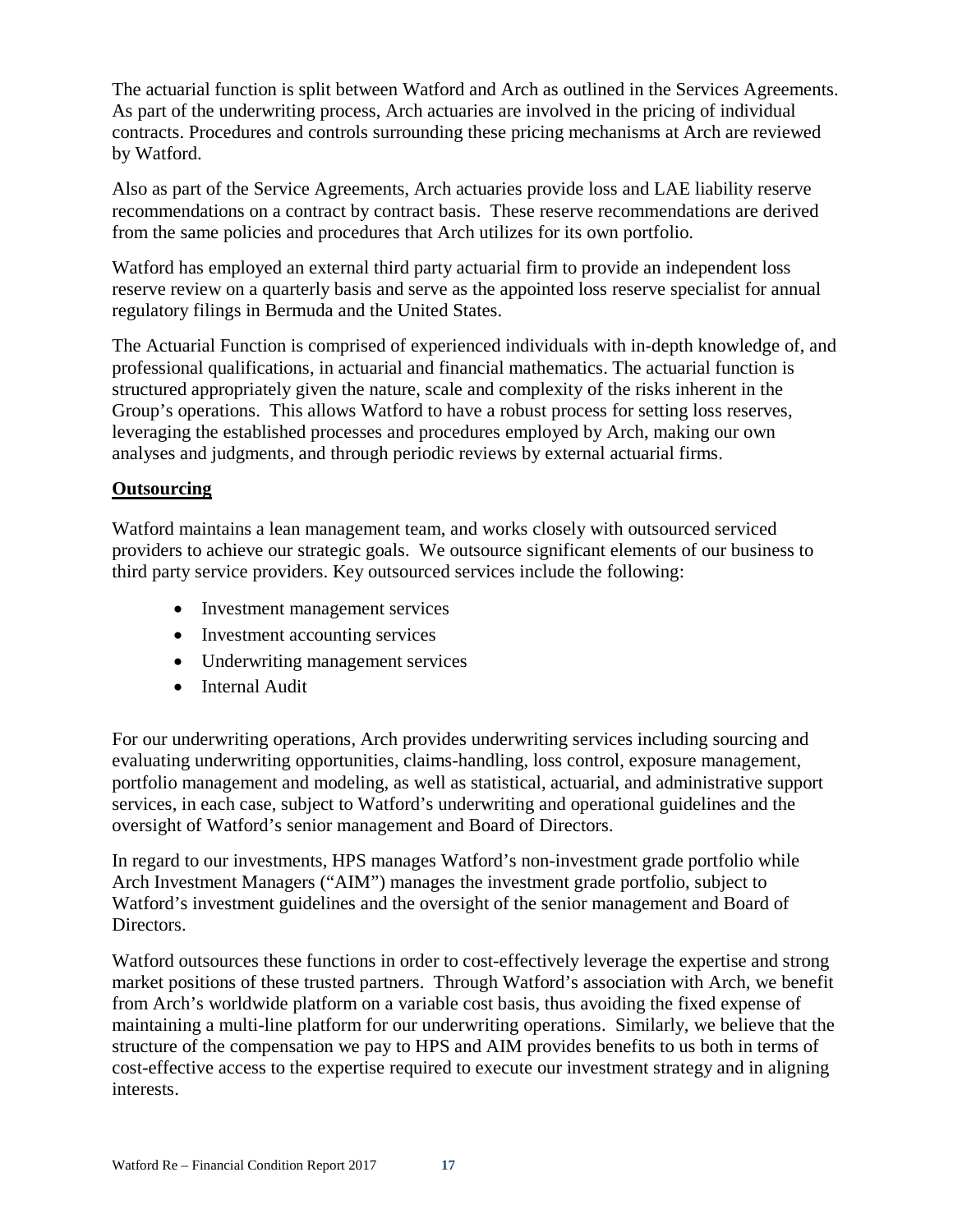Management ensures that any outsourced responsibilities are delegated and managed appropriately, with ultimate responsibility resting with the Watford Board.

Watford Internal Audit performs reviews of these controls on an ad-hoc basis to confirm that outsourced providers are acting as expected.

## <span id="page-20-0"></span>**Any other material information**

There is no other material information in regards to the Group's governance structure that has not be included above.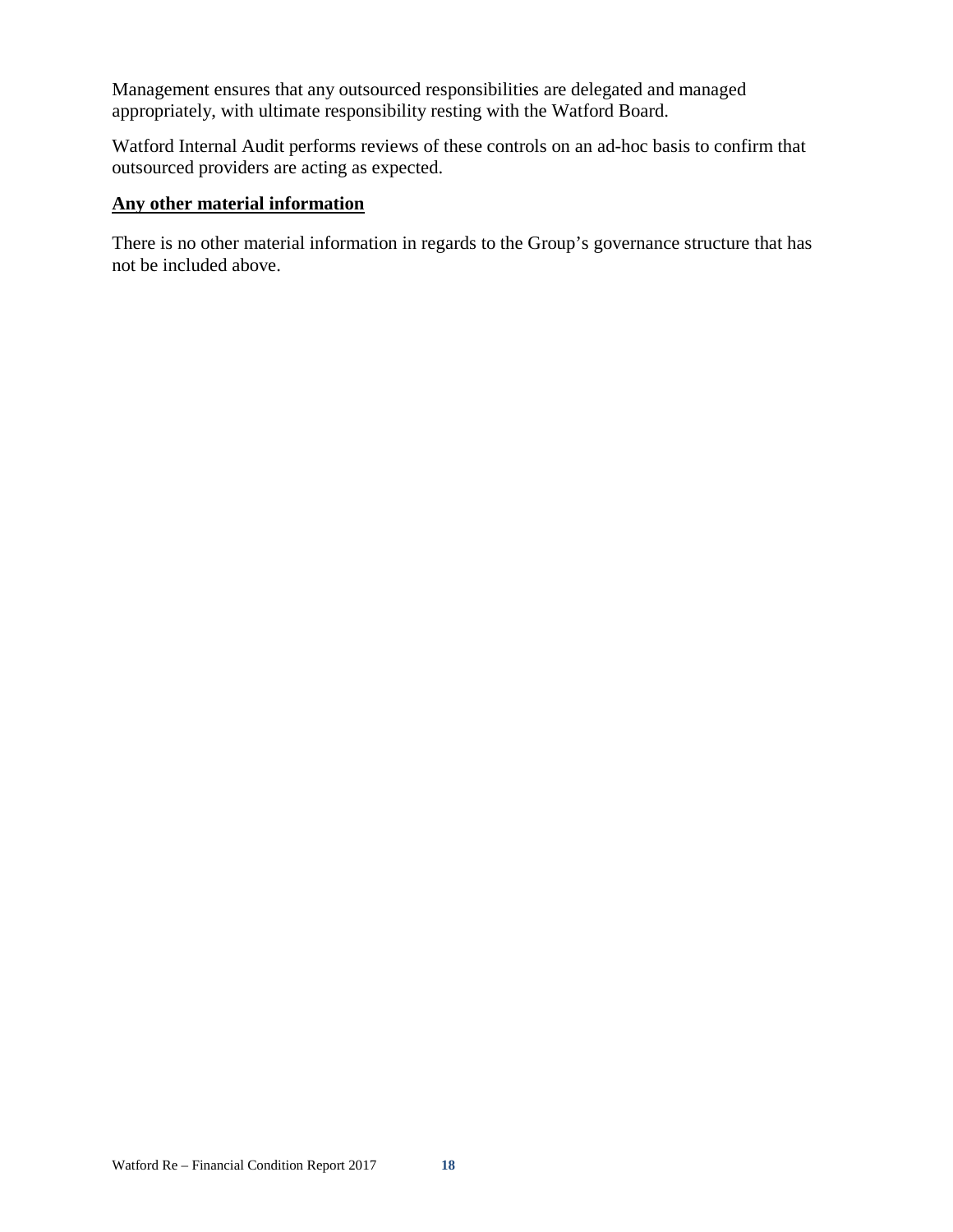## <span id="page-21-1"></span><span id="page-21-0"></span>**Overview**

Watford's risk appetite framework provides an expression of the level of risk the Group is willing to accept in pursuit of its strategic objectives. The risk appetite framework provides quantitative and qualitative statements which are used to define the general attitude within the organization towards the desired level of risk. It not only supports the Group's risk management framework, it also enables us to make informed business decisions having regard to the key risks to which it may be exposed by such a decision.

## <span id="page-21-2"></span>**Underwriting Risk**

Underwriting risk comprises Pricing Risk, Reserve Risk and Catastrophe Risk and manifests itself as the risk of loss, or adverse change in the value of insurance liabilities, due to inadequate pricing and/or loss-provisioning assumptions.

Pricing risk is defined as the risk that premiums plus any investment income earned thereon are not sufficient to cover losses when they come due in the future. If a contract is incorrectly priced at inception, then the total amount of revenue Watford ultimately collects related to that contract may not be sufficient to cover emerging claims.

Reserving risk is defined as the risk that loss reserves set aside by Watford in respect of insurance claims (whether actual reported or potential future claims) will not be sufficient to fully cover the ultimate claim amounts, and includes the risk of loss from the uncertainty around the timing of the claims payments.

Catastrophic risk is the risk of loss from infrequent, high-severity claims from natural or manmade disasters.

Watford understands the importance of proper pricing controls, risk selection, exposure monitoring and claims management in order reduce the underwriting risk to an acceptable level.

The Underwriting Committee and the Board retain overall responsibility to maintain adequate, sound and appropriate risk management processes and internal control mechanisms for the purpose of assessing and managing exposure to Underwriting Risk. The Board has delegated oversight of underwriting risk controls and day-to-day management of these risk controls to Arch. The Chief Risk Officer has been assigned the responsibility of monitoring Underwriting Risk.

The Group measures, manages, and reports on its Underwriting Risk in the following ways:

- Arch employs its established underwriting, pricing, and risk management procedures for the Watford portfolio on the same basis as it does for its own portfolio
- Watford and Arch have agreed a set of guidelines ("Underwriting Guidelines") pursuant to which Underwriting Risk is to be managed. The Underwriting Guidelines are monitored and reviewed continuously to ensure compliance with Watford's objectives and risk tolerances set out therein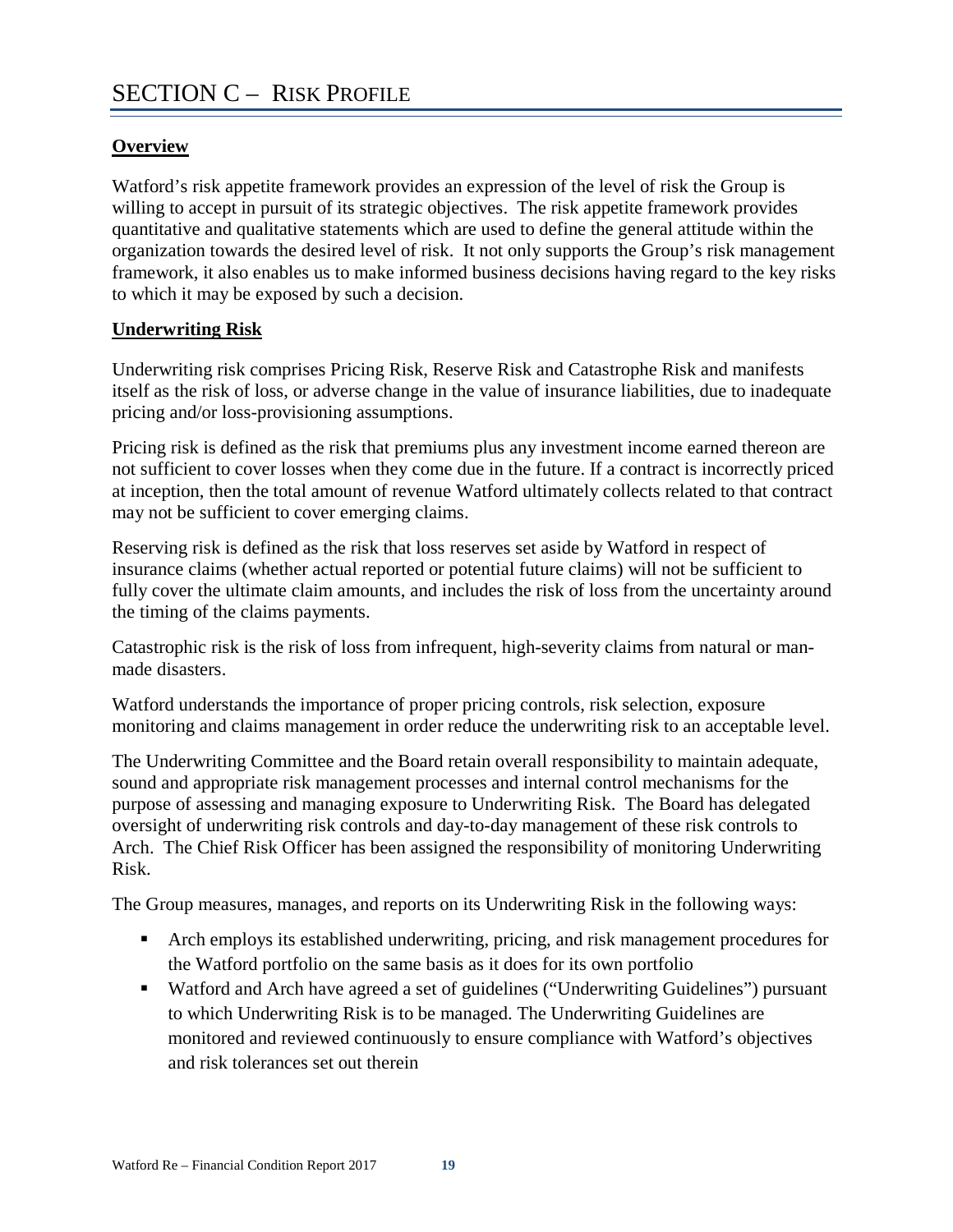- As part of the Services Agreement between Arch and Watford, there is regular reporting of individual bound contracts, Probable Maximum Losses for Property Catastrophe Exposures, Realistic Disaster Scenarios, and other data points.
- The Group conducts quarterly loss liability reviews reflecting the input from the Arch reserving process, our 3<sup>rd</sup> party actuarial firm, as well as our own analyses
- The Group measures and monitors the underwriting results utilizing its own procedures including risk aggregation, Watford specific underwriting stressed scenarios, and actual performance relative to expectations

Watford Internal Audit reviews and tests the controls in place at Arch and Watford in order to confirm their operational effectiveness. Watford management also maintains detailed Risk and Control Matrices to identify the population of controls in place at Arch and Watford.

## <span id="page-22-0"></span>**Investment Risk**

Investment risk manifests itself as the risk of investment returns being lower than Watford's investment return targets, either through reduced market valuations of the investment assets or reduced income/yield from our investments, or a combination of the two factors, which is known as "total return". Ultimately, a failure of the total return from our investment portfolio might result in the inability to pay claims to policyholders. An assumed level of investment total return is a meaningful component in the original pricing of each contract and also in the estimation of the level of loss reserves necessary to cover expected future losses, and a shortfall in investment return (versus expectations) would have an adverse effect on Watford's results and potentially its ability to meet its obligations when they become due.

In addition, the risk of default (credit risk) of individual investments is an investment risk to which Watford is subject. Credit risk can arise from borrowers suffering business or financial stress, from increased debt service costs due to rising interest rates and many other factors.

In addition, the risk of default (credit risk) of investments is treated as an investment risk given the impact that widening credit spreads, obligor defaults and company failure can have on the investment portfolio. The risk of default of Watford's reinsurers is considered in a further section of this framework. Watford considers the implication of investment credit risk when evaluating concentration risk.

The Investment Committee and the Board retain overall responsibility to maintain adequate, sound and appropriate risk management processes and internal control mechanisms for the purpose of assessing and managing exposure to Investment Risk. The Board has delegated oversight of investment risk controls and day-to-day management of these risk controls to HPS. The Chief Risk Officer has been assigned the responsibility of monitoring Investment Risk.

The Group measures, manages, and reports on its Investment Risk in the following ways:

 Watford and its Investment Managers have agreed a set of guidelines ("Investment Guidelines") pursuant to which Investment Risk is to be managed. The Investment Guidelines are monitored and reviewed continuously seeking to ensure compliance with Watford's investment objectives and risk tolerances set out therein.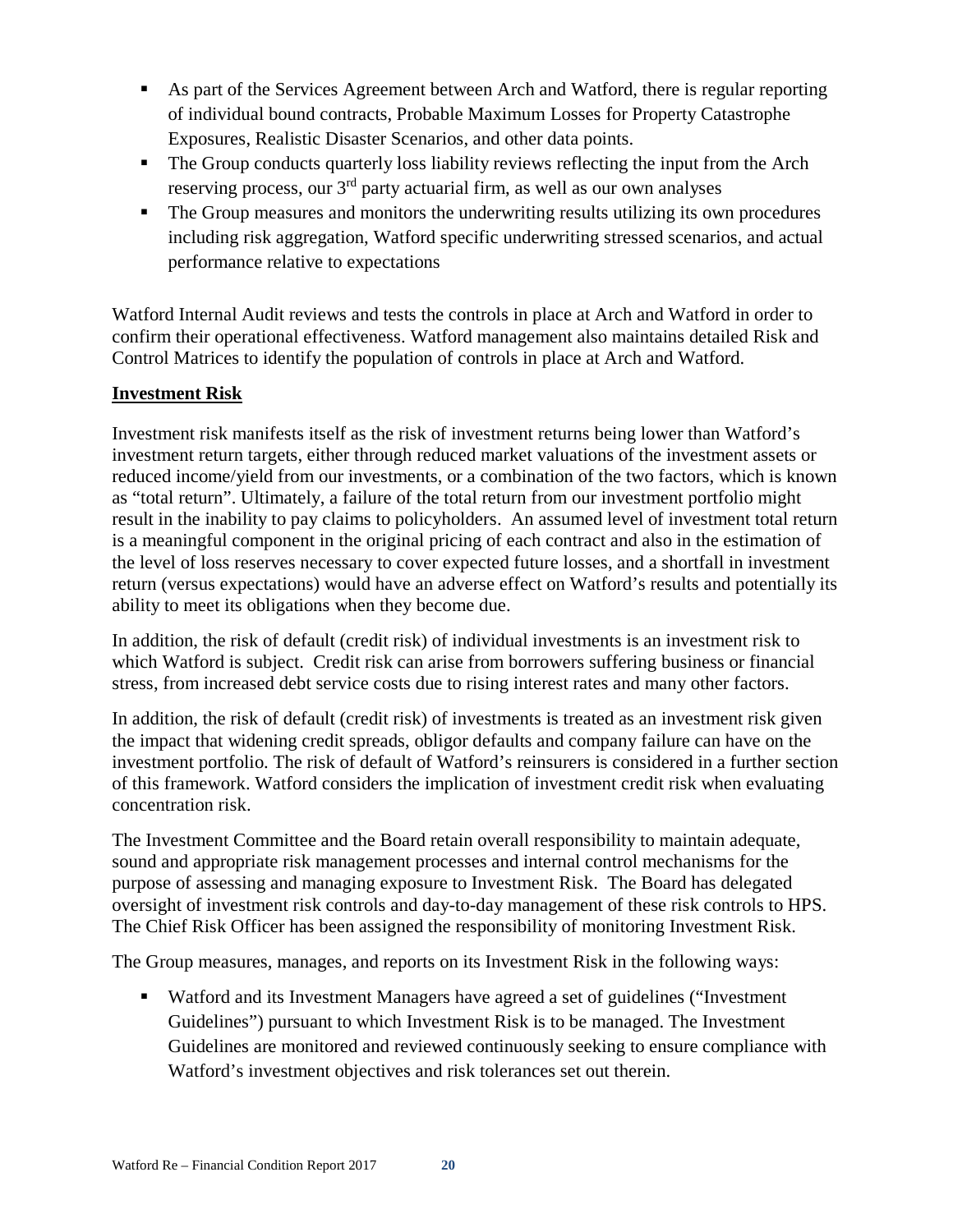- Watford's Investment Manager's employ their own established risk management procedures on the behalf of the Watford portfolio
- There is regular reporting to Watford by its Investment Managers on the performance, material positions and risk profile of the portfolios
- The Group regularly measures and monitors its Investment Risk across the enterprise including stress testing its market, credit, and liquidity risk as it relates to its investments

Watford Internal Audit reviews and tests the controls in place at HPS and Watford in order to confirm their operational effectiveness. Watford management also maintains detailed Risk and Control Matrices to identify the population of controls in place at HPS and Watford.

## <span id="page-23-0"></span>**Liquidity Risk**

Liquidity Risk is the risk that Watford is unable to liquidate/sell investments at or near market value in a timely fashion in order to settle financial obligations as they come due. Watford views its liquidity risk across four dimensions:

- Funding Liquidity Risk the risk that Watford will be unable to meet cash, asset, margin, and collateral requirements of counterparties
- Asset Liquidity Risk the risk that Watford will not be able to execute a transaction at the prevailing market price because there is temporarily no demand for the deal
- Market Risk the risk that changes in financial market prices and rates will reduce the value of an asset or liability
- Reserve Risk Reserving risk is defined as the risk that reserves set in financial statements in respect of insurance claims are not sufficient to fully cover the claim amounts, and includes the risk of loss from the uncertainty around the timing of the claims payments

The Risk Committee and the Board retain overall responsibility to maintain adequate, sound and appropriate risk management processes and internal control mechanisms for the purpose of assessing and managing exposure to Liquidity Risk. The Board has delegated oversight of the risk controls and day-to-day management of these risk controls to Arch and HPS. The Chief Risk Officer has been assigned the responsibility of monitoring Liquidity Risk.

As part of its risk management program, Watford assesses its liquidity position as it related to assets, liabilities, and collateral on a quarterly basis. This monitoring includes stressing the asset, liability, and both portfolios simultaneously.

## <span id="page-23-1"></span>**Credit Risk**

Watford considers credit risk in terms of the risk of default of insureds/reinsurers and reinsurance intermediaries. Credit risk of the investment portfolio is considered as an Investment, Liquidity, and Market Risk. As such Credit Risk relates to the risk of loss, or adverse change in financial condition, resulting from fluctuations in the credit standing of insureds and reinsurers.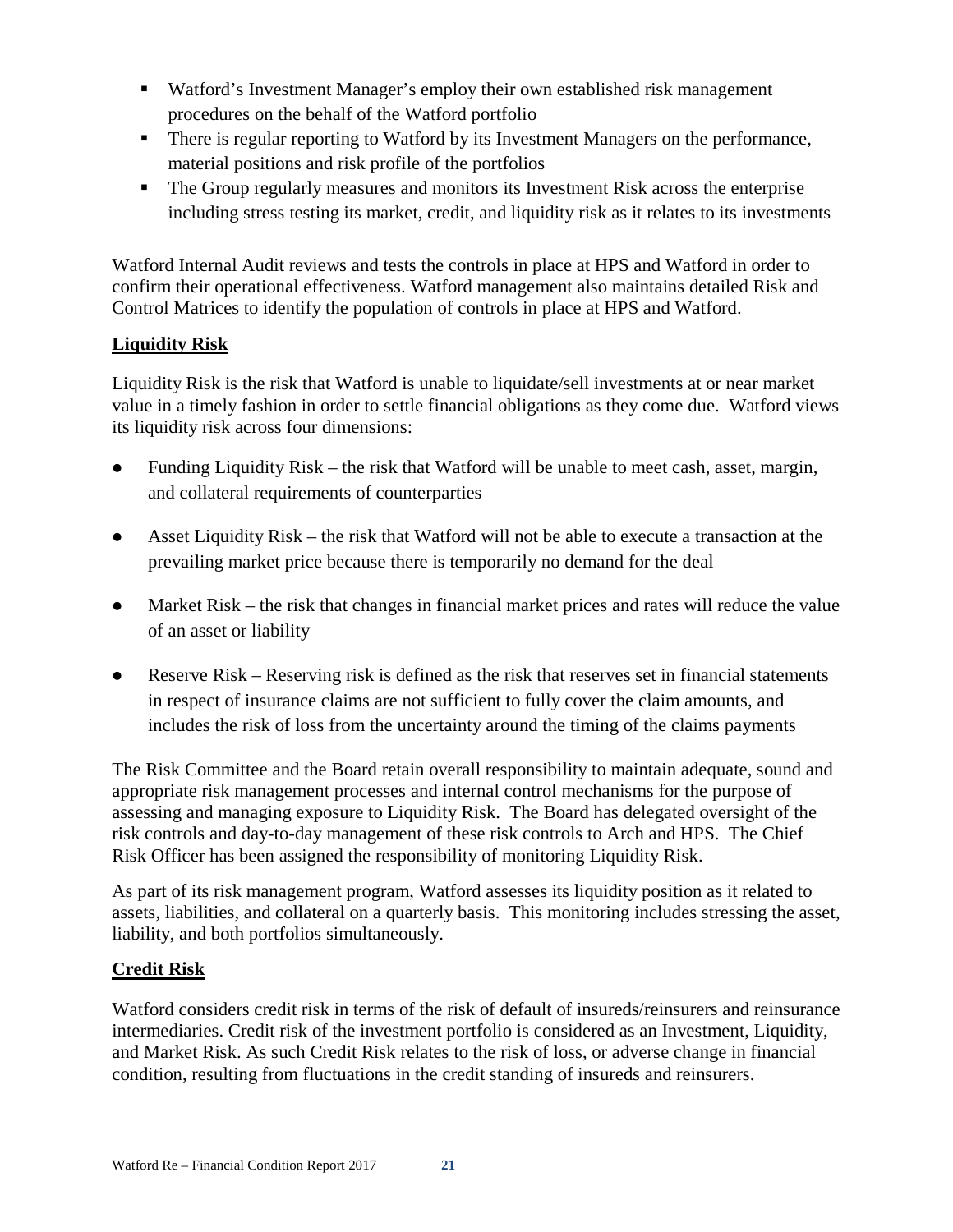Any change in the credit standing of Watford's insureds and reinsurers potentially affects the value of premiums receivable and reinsurance recoverable.

The Risk Committee and the Board retain overall responsibility to maintain adequate, sound and appropriate risk management processes and internal control mechanisms for the purpose of assessing and managing exposure to Credit Risk. The Board has delegated oversight of the risk controls and day-to-day management of these risk controls to Arch. The Chief Risk Officer has been assigned the responsibility of monitoring Credit Risk.

As part of the service agreement between Arch and Watford, Arch provides administrative services for the direct business, retroceded business from Arch entities, and any outward reinsurance purchased by Watford. A key monitoring procedure performed by Arch with respect to credit risk is an aged receivable report, which measures and tracks the magnitude and age of outstanding balances due to Watford by its cedents. In addition, Watford monitors its own outward reinsurance recoverable on a quarterly basis as part of its Risk Management Report.

At 31 December 2017 the majority of reinsurance recoverables for paid and unpaid losses were due from ARL which has a rating of A+ from A.M. Best Company.

## <span id="page-24-0"></span>**Operational Risk**

Operational risk presents itself as the risk of a loss from inadequate or failed internal processes, or from personnel and systems, or from external events. Watford also includes in Operational Risk the risk of loss resulting from failure to comply with laws as well as prudent ethical standards and contractual obligations. It also includes the exposure to litigation from all aspects of business activities.

Risk Committee and the Board retain overall responsibility to maintain adequate, sound and appropriate risk management processes and internal control mechanisms for the purpose of assessing and managing exposure to Operational Risk. The Chief Risk Officer has been assigned the responsibility of monitoring Operational Risk.

Key business and systems processes are documented by Watford to confirm understanding. These processes include procedures around Human Resources, Business Processes, Information Systems, Fraud, and Insurance Distribution.

## <span id="page-24-1"></span>**Reputational Risk**

We view Reputational Risk across four dimensions:

- Internal Reputational Risk the Group suffers adverse impact due to negative publicity or perception of the Group due to its own acts
- Service Provider Reputational Risk the Group suffers adverse impact due to negative publicity, perception, of its material business partners
- Rating Agency Risk the Group fails to understand the rating methodologies, does not execute its business plan, or otherwise fails to mitigate a risk in another area resulting in a negative watch or downgrade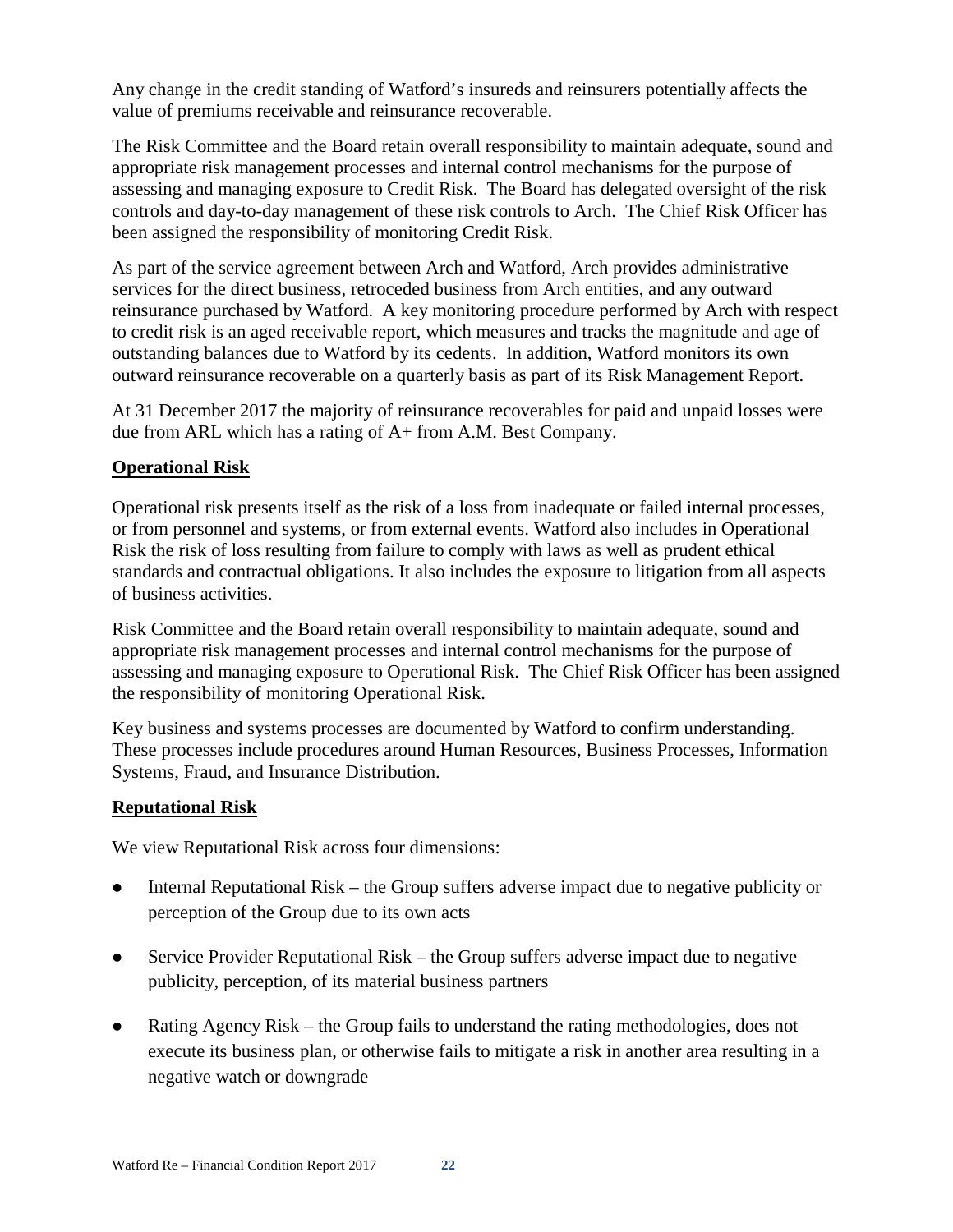Regulatory Risk – the Group fails to understand and comply with the legislative requirements or otherwise fails to mitigate a risk in another area resulting in a loss of its insurance license.

In attempting to manage reputational risk, the Risk Management Framework has been established to ensure that adverse impacts on Watford's reputation or credibility are appropriately monitored, controlled and mitigated.

Through our Risk Management process, we seek to avoid harming our brand and market credibility, our rating agency relationships, and our regulatory relationships.

The CEO and the Board are responsible for managing the firm's reputational risk. The Audit Committee and the Board retain overall responsibility to maintain adequate, sound and appropriate risk management processes and internal control mechanisms for the purpose of assessing and managing exposure to Reputational Risk.

Watford has regularly scheduled calls with rating agencies, regularly scheduled meetings with its Regulatory Authorities, and regularly scheduled meetings with its material service providers,.

## <span id="page-25-0"></span>**Risk Mitigation in the Organization**

Watford has developed a number of mitigation actions as discussed under each risk identified above. Mitigation strategies include the oversight of strategic partners in Watford's outsourced business model and rigorous review of the compliance with agreed upon guidelines. Watford's internal audit function will also review controls and escalate issues to the Audit Committee as required.

## <span id="page-25-1"></span>**Material Risk Concentrations**

Under Watford's internal underwriting policy, it is required that management ensures there is no exposure to unreasonable risk concentrations. In conjunction with the contract reviews, the CRO collates and maintains data sufficient to assess the common risk drivers and monitor concentrations of risk. The Risk Management Report also contains a summary of the portfolio against the concentration limits and recommendations for any actions to be taken. Concentration limits in respect of the underwriting portfolio include limiting Watford's occurrence Probable Maximum Loss ("PML") from a property catastrophe by region and other single man made disaster scenarios to a maximum of 10% of capital.

It is also possible for material risk concentrations to arise in Watford's investment portfolio without proper mitigation and oversight. In order to reduce these the company limits single-name investment aggregations to a maximum of 7.5% of Long Market Value.

Watford's portfolios are within these aforementioned concentration limits.

## <span id="page-25-2"></span>**Investment in Assets in Accordance With the Prudent Person Principles of the Code of Conduct**

Watford's portfolios are invested pursuant to investment guidelines formulated to complement the underwriting portfolio. We pursue a diversified insurance portfolio with a focus on medium and long tail casualty lines of business. The investment guidelines are monitored and reviewed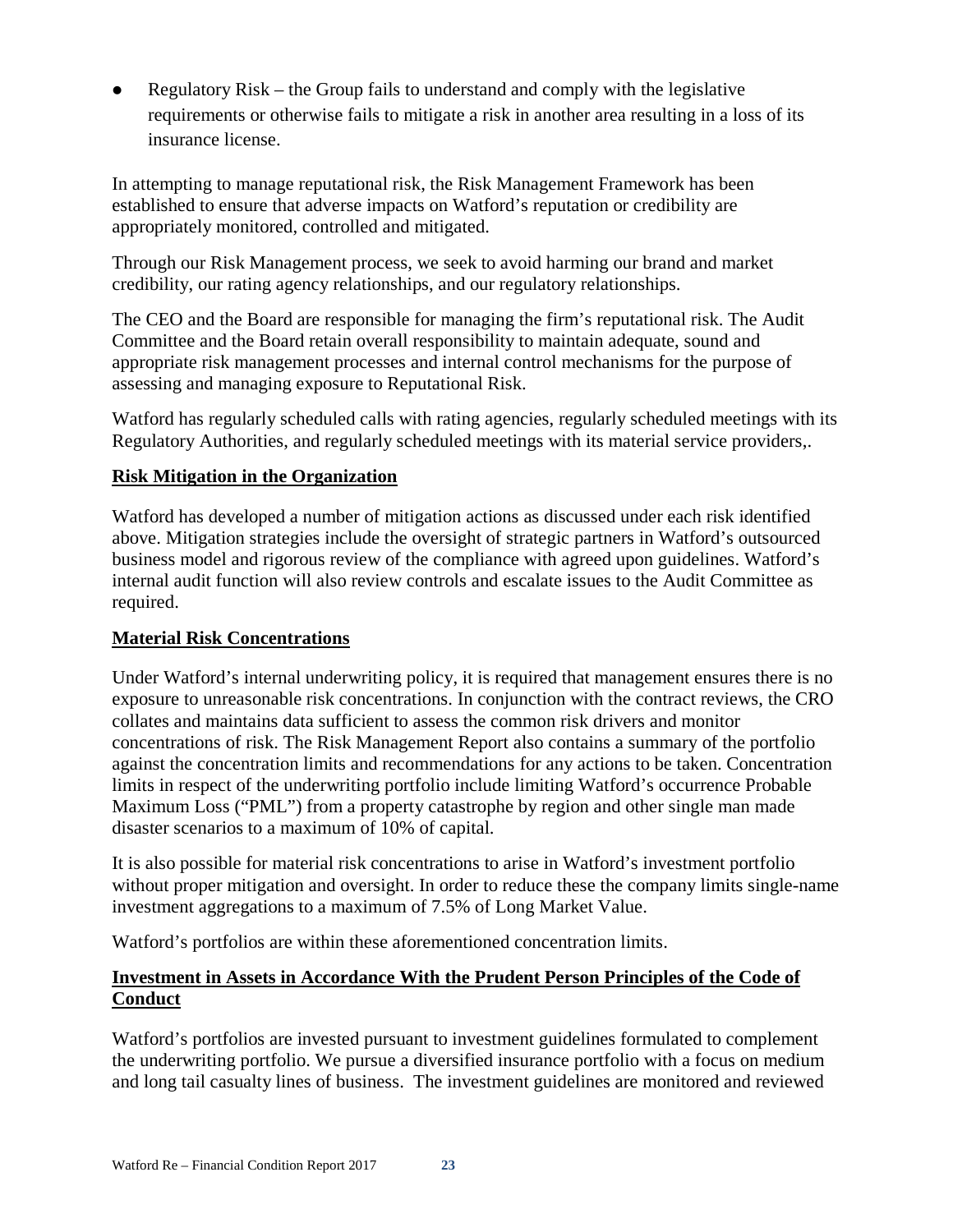continuously to ensure compliance with the investment objectives and risk tolerances outlined therein.

## <span id="page-26-0"></span>**Stress Testing**

Watford analyzes its exposure to adverse underwriting and investment scenarios on a regular basis. These tests help Watford quantify the magnitude of capital required under stressed scenarios. Our Risk Management processes include a quarterly estimate of single name concentrations within the underwriting portfolio, a quarterly estimate of the PMLs, a quarterly estimate of Watford specific underwriting stressed scenarios, as well as annual estimates of various Lloyd's RDS scenarios. For investments, stress tests are performed on the results of the capital models on the pro-forma Group utilizing our budgeting analysis to ensure that risk in the investment portfolio is within internal tolerances. These stress tests focus on mark-to-market volatility in the investment portfolio. Additionally, we stress test our investment portfolio by estimating the valuation under both historical and hypothetical periods of investment market turmoil. These stress tests are presented to the Board on a quarterly basis. The results of our capital planning and stress scenario tests are important components of our management process.

Based upon these stress tests, the Group believes that it has sufficient capital and liquidity to comply with the contractual obligations of the organization and regulatory requirements upon experiencing losses within its risk tolerances.

## <span id="page-26-1"></span>**Any other material information**

There is no other material information in regards to the Group's risk profile that has not be included above.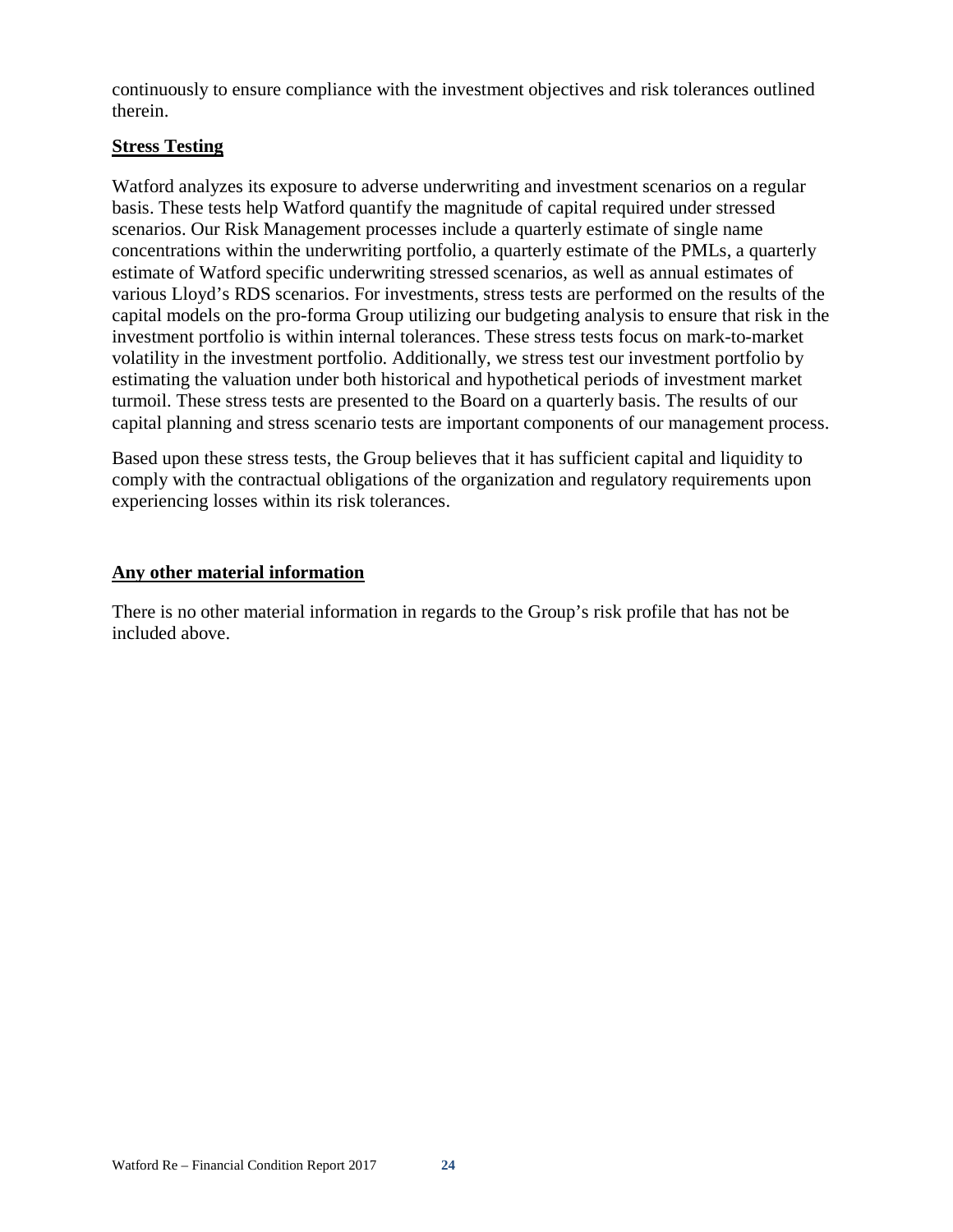## <span id="page-27-1"></span><span id="page-27-0"></span>**Valuation Bases, Assumptions and Methods to Derive the Value of Each Asset Class**

The Group has used the valuation principles outlined by Bermuda Monetary Authority's "Guidance Note for Statutory Reporting Regime" for the reporting period's statutory filing. The economic valuation principles outlined in this document are to measure assets and liabilities on a fair value basis (which is the value that would be received upon the sale of an asset or paid to transfer a liability in an orderly transaction between open market participants at the measurement date). The fair value principles used for the assets are as follows:

Cash and Cash Equivalents – includes cash time deposits and investments maturing within three months. The fair value of these holdings is determined by using mark to market valuation, or quoted market prices in active markets for similar assets with adjustments to reflect differences if mark to market valuation is not possible, or mark to model valuation otherwise.

Fixed Income Securities – are valued in accordance with mark to market principles where possible or quoted market prices in active markets for similar assets with adjustments to reflect differences if mark to market valuation is not possible. For fixed income securities that are not actively traded and for which similar assets are also not actively traded, the Group uses its investment managers and/or pricing services to prepare inputs to assist the Group with mark to model valuations.

Equities and investment funds - includes common stock and preferred shares and are valued using the quoted market prices.

Accounts Receivable and Premium Receivable – are recorded at a fair value and balances due in more than one year have been discounted at the relevant risk free rate.

Derivative instruments- are valued at quoted market prices. In the absence of an active market, prices are based on observable market inputs.

## <span id="page-27-2"></span>**Valuation Bases, Assumptions and Methods to Derive the Value of Technical Provisions**

Insurance technical provisions are valued based on best estimate cash flows, adjusted to reflect the time value of money using a risk-free discount rate term structure with an appropriate illiquidity adjustment. In addition, there is a risk margin to reflect the uncertainty contained inherent in the underlying cash flows which is calculated using the cost of capital approach and a risk-free discount rate term structure. The discount rate term structures are prescribed by the Bermuda Monetary Authority for each reporting period.

The best estimate for the loss and loss expense provision is calculated by using United States Generally Accepted Accounting Principles (US GAAP) reserves as the starting point and then performing a series of adjustments:

- Removal of prudence margins
- Incorporation of expected reinsurance counterparty defaults
- Incorporation of events not in data (ENID)
- Other adjustments related to consideration for investment expenses.
- Discounting of cash flows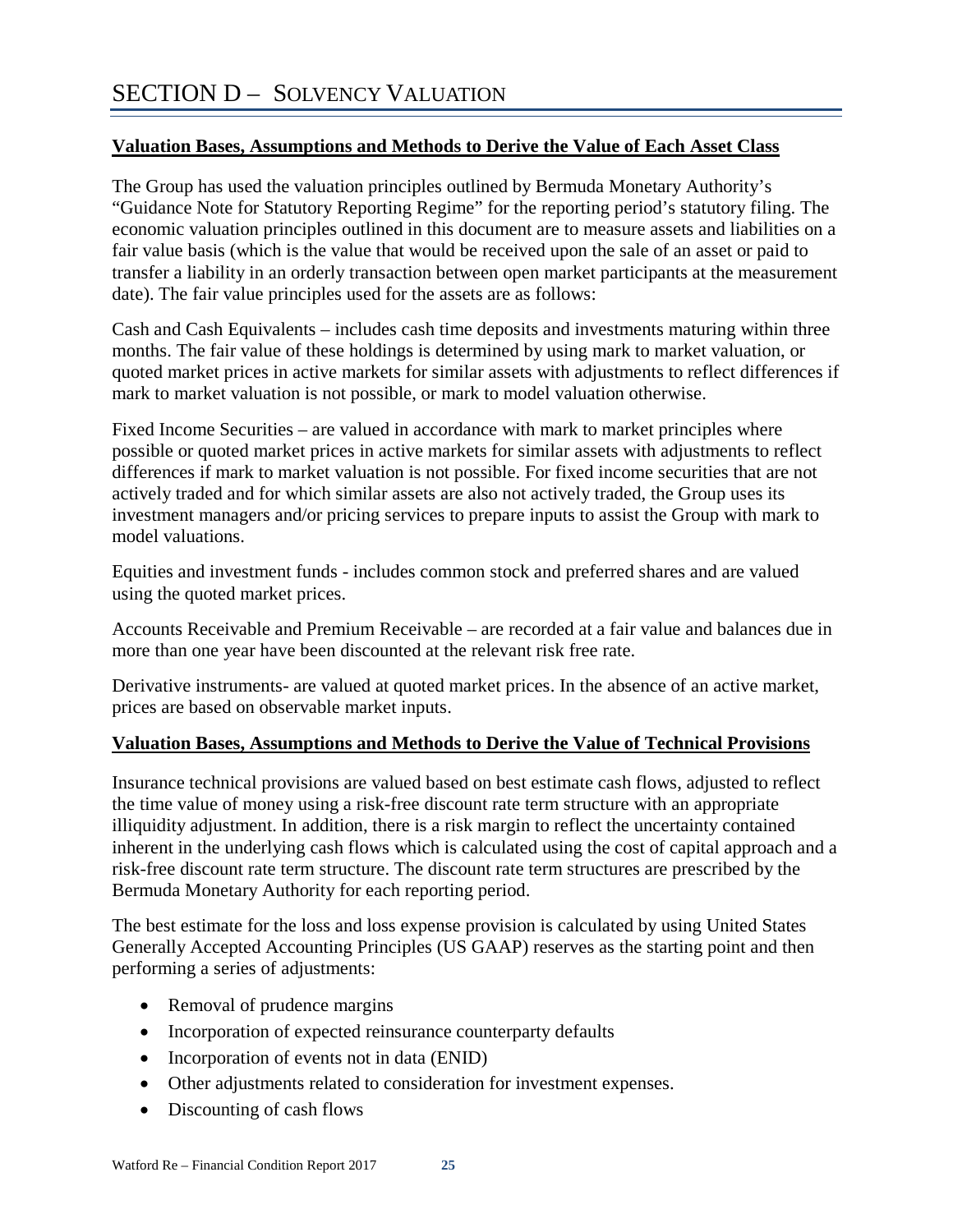The best estimate for the premium provision is calculated by using the unearned premium reserve on a US GAAP basis, adjusting for bound but not incepted business as at 31st December 2017 and applying expected future loss ratios, expense ratios and appropriate claims pay-out patterns to derive cash flows which are then discounted.

At 31st December 2017, the total Technical Provisions amounted to \$735,219,818 comprising of the following (on an EBS basis):

|                                                       | 2017               | 2016            |
|-------------------------------------------------------|--------------------|-----------------|
| Net premium provisions                                | \$<br>(82,380,598) | (103, 044, 341) |
| Net loss and loss expense provisions                  | 708,230,649        | 476,525,905     |
| Risk margin                                           | 109,369,767        | 75,209,141      |
| Total general business insurance technical provisions | 735,219,818        | 448,690,705     |

## <span id="page-28-0"></span>**Description of Recoverable from Reinsurance Contracts**

Recoverables from reinsurance contracts are based on principles similar to the gross best estimate and include reinstatement premiums required to be paid to the reinsurer, and expenses in relation to the management and administration of reinsurance claims. The balance is adjusted for counterparty credit rating based on rating agency and experience default statistics. Through reinsurance agreements with Arch and other 3rd party reinsurers, Watford cedes a portion of its premiums. At 31 December 2017 the majority of reinsurance recoverables for paid and unpaid losses were due from ARL which has a rating of A+ from A.M. Best Company.

## <span id="page-28-1"></span>**Valuation Bases, Assumptions and Methods to Derive the Value of Other Liabilities**

Similar to the valuation principles for assets, the Group's liabilities follow the valuations principles outlined by Bermuda Monetary Authority's "Guidance Note for Statutory Reporting Regime" which values liabilities at a fair value basis. All other liabilities are valued on a US GAAP basis and settlements not expected to be settled within a year are discounted using the prescribed discount rates provided by the Bermuda Monetary Authority as at 31st December 2017.

## <span id="page-28-2"></span>**Any other material information**

There is no other material information in regards to the Group's solvency valuation that has not be included above.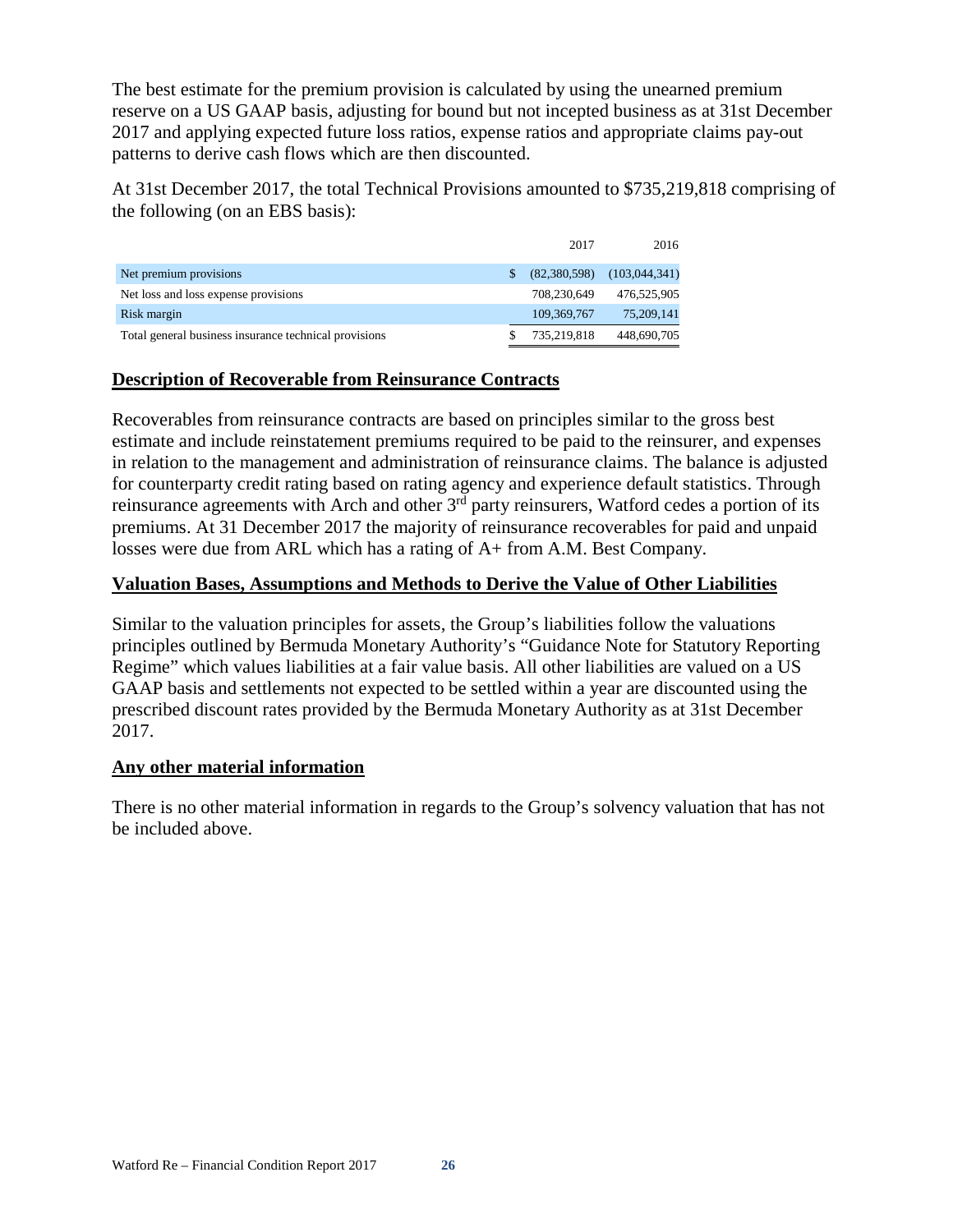## <span id="page-29-1"></span><span id="page-29-0"></span>**Capital Management Policy**

The primary capital management objectives of the Group are to maintain a strong capital base to support the development of its business and to meet regulatory and rating agency capital requirements at all times. The Group strives to be efficient and prudent user of capital, maintaining target capital levels at or above those required for an "A" rating from A.M. Best, and above requirements of our insurance regulators.

In addition to the common shares and contingently-redeemable preference shares we issued, we have arranged credit facilities to support our business operations. We believe that we hold sufficient capital to allow us to take advantage of market opportunities and to maintain our financial strength ratings, as well as to comply with all applicable statutory regulations.

We monitor our capital adequacy on a regular basis and will seek to adjust our capital base (up or down) according to the needs of our business. As part of our capital management program, we may seek to raise additional capital or may seek to return capital to our shareholders through share repurchases, cash dividends or other methods (or a combination of such methods). Any such determination will be at the discretion of our board of directors and will be dependent upon our profits, financial requirements and other factors, including legal restrictions, rating agency requirements and such other factors as our board of directors deems relevant.

There have been no material changes to capital during the reporting period.

| Tier   | <b>Eligible Capital</b> | <b>Applied to Minimum</b><br><b>Margin of Solvency</b> | <b>Applied to Enhanced</b><br><b>Capital Requirement</b> |
|--------|-------------------------|--------------------------------------------------------|----------------------------------------------------------|
| Tier 1 | 573,288,761             | 551,102,984                                            | 551,102,984                                              |
| Tier 2 | 301,158,384             | 137,775,746                                            | 301,158,384                                              |
| Tier 3 |                         |                                                        |                                                          |
| Total  | 852, 261, 368           | 688,878,730                                            | 852, 261, 368                                            |

At December 31, 2017 the Group's Eligible Capital was categorized as follows:

At December 31, 2017 the eligible capital for WRL was categorized as follows:

| Tier   | <b>Eligible Capital</b> | <b>Applied to Minimum</b><br><b>Margin of Solvency</b> | <b>Applied to Enhanced</b><br><b>Capital Requirement</b> |
|--------|-------------------------|--------------------------------------------------------|----------------------------------------------------------|
| Tier 1 | 795,984,430             | 795,984,430                                            | 795,984,430                                              |
| Tier 2 | 54,676,680              | 54,676,680                                             | 54,676,680                                               |
| Tier 3 |                         |                                                        |                                                          |
| Total  | 850,661,110             | 850,661,110                                            | 850,661,110                                              |

Tier 1 capital consists of capital stock, contributed surplus and statutory surplus.

Tier 2 capital consists mainly of the excess of encumbered assets vs. liabilities for WRL. For the Group, Tier 2 capital includes Watford's preference shares.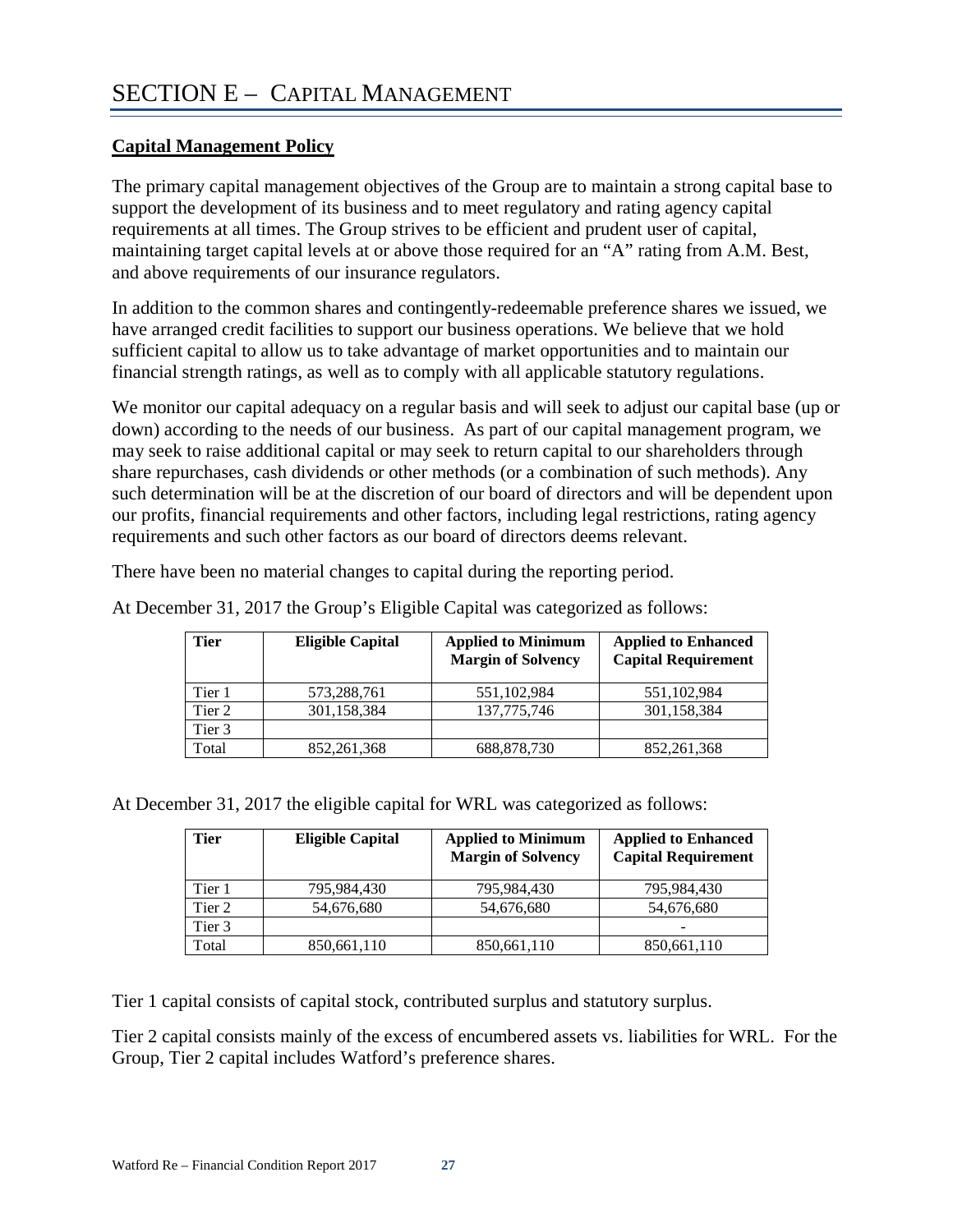## <span id="page-30-0"></span>**Confirmation of Eligible Capital That is Subject to Transitional Arrangements**

Not applicable

## <span id="page-30-1"></span>**Identification of Any Factors Affecting Encumbrances on Capital**

Watford utilizes letters of credit and trust accounts to meet collateral requirements and therefore is required to maintain assets on deposit to support its insurance and reinsurance obligations. Additionally, Watford maintains assets on deposit with various regulatory authorities to support our insurance business.

#### <span id="page-30-2"></span>**Identification of Ancillary Capital Instruments Approved by the Authority**

Not applicable

## <span id="page-30-3"></span>**Identification of Differences in Shareholder's Equity as Stated in the Financial Statements Versus the Available Capital and Surplus**

The following is a reconciliation of US GAAP shareholders' equity to statutory capital and surplus as of December 31, 2017.

At December 31, 2017 the reconciliation of the WRL equity:

|                                      | December 31, 2017 |
|--------------------------------------|-------------------|
| Total US GAAP Shareholders' Equity   | 1,168,723,277     |
| Non-admitted assets                  | (7,990,031)       |
| <b>Statutory Capital and Surplus</b> | 1,160,733,246     |

At December 31, 2017 the reconciliation of the Group equity:

|                                      | December 31, 2017 |
|--------------------------------------|-------------------|
| Total US GAAP Shareholders' Equity   | 1,168,504,603     |
| Non-admitted assets                  | (11,848,937)      |
| <b>Statutory Capital and Surplus</b> | 1,156,655,666     |

#### <span id="page-30-4"></span>**ECR and MSM Requirements at the End of the Reporting Period**

At December 31, 2017 the Group's regulatory capital requirements were assessed as follows:

Minimum Margin of Solvency: \$277,985,282 Enhanced Capital Requirement: \$562,978,726

The Group was compliant with the MSM and ECR requirement at the end of the reporting period.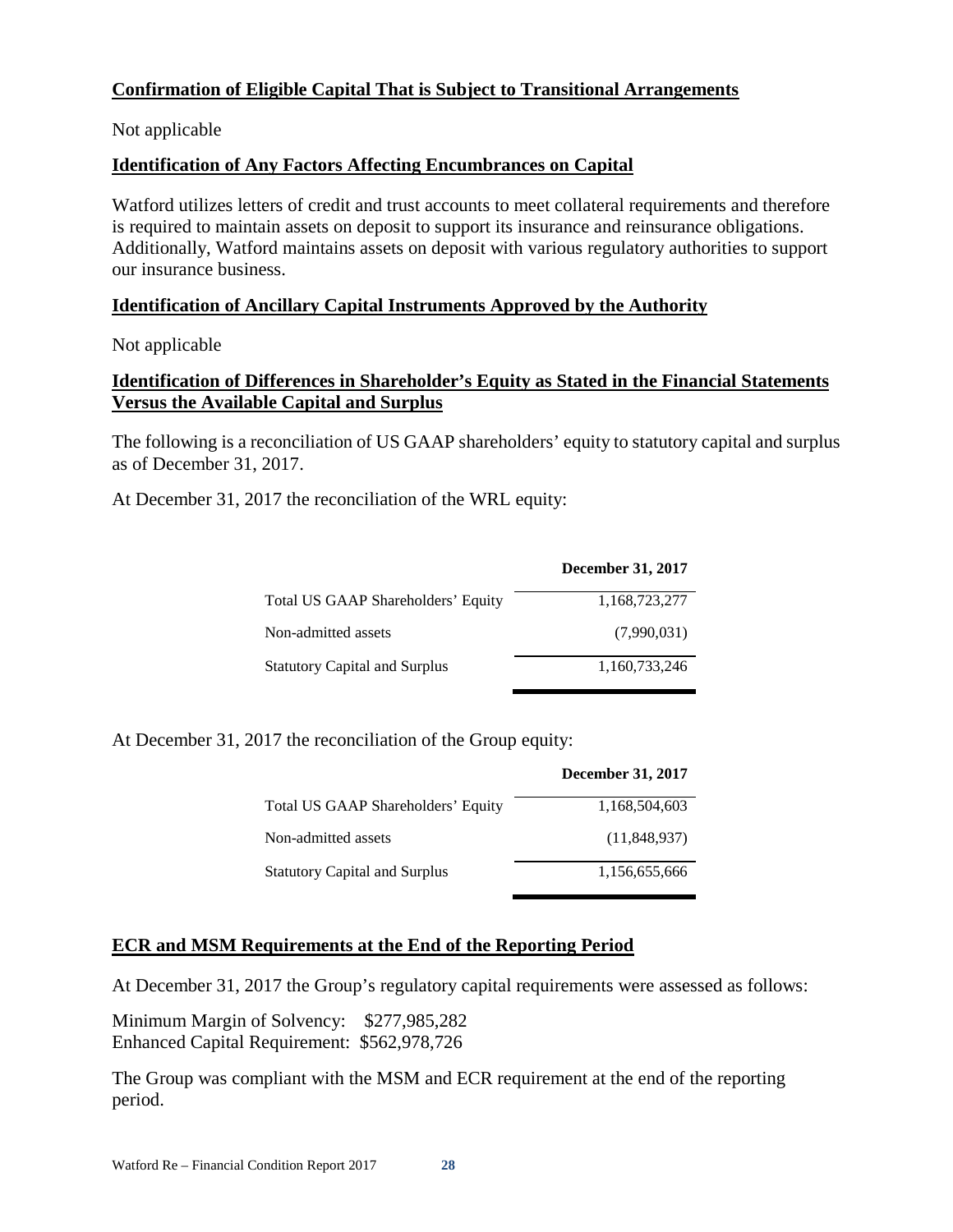At December 31, 2017 the WRL regulatory capital requirements were assessed as follows:

Minimum Margin of Solvency: \$269,770,737 Enhanced Capital Requirement: \$562,978,724

WRL was compliant with the MSM and ECR requirement at the end of the reporting period.

## <span id="page-31-0"></span>**A Description of the Amount and Circumstances Surrounding the Non-Compliance, the Remedial Measures and Their Effectiveness**

Not applicable.

## <span id="page-31-1"></span>**Where the Non-Compliance is not Resolved, a Description of the Amount of the Non-Compliance**

Not applicable.

## <span id="page-31-2"></span>**Approved Internal Capital Model**

Not applicable as the Group has not applied to have its internal capital model approved to determine regulatory capital requirements.

#### <span id="page-31-3"></span>**Any other material information**

There is no other material information in regards to the Group's capital management that has not be included above.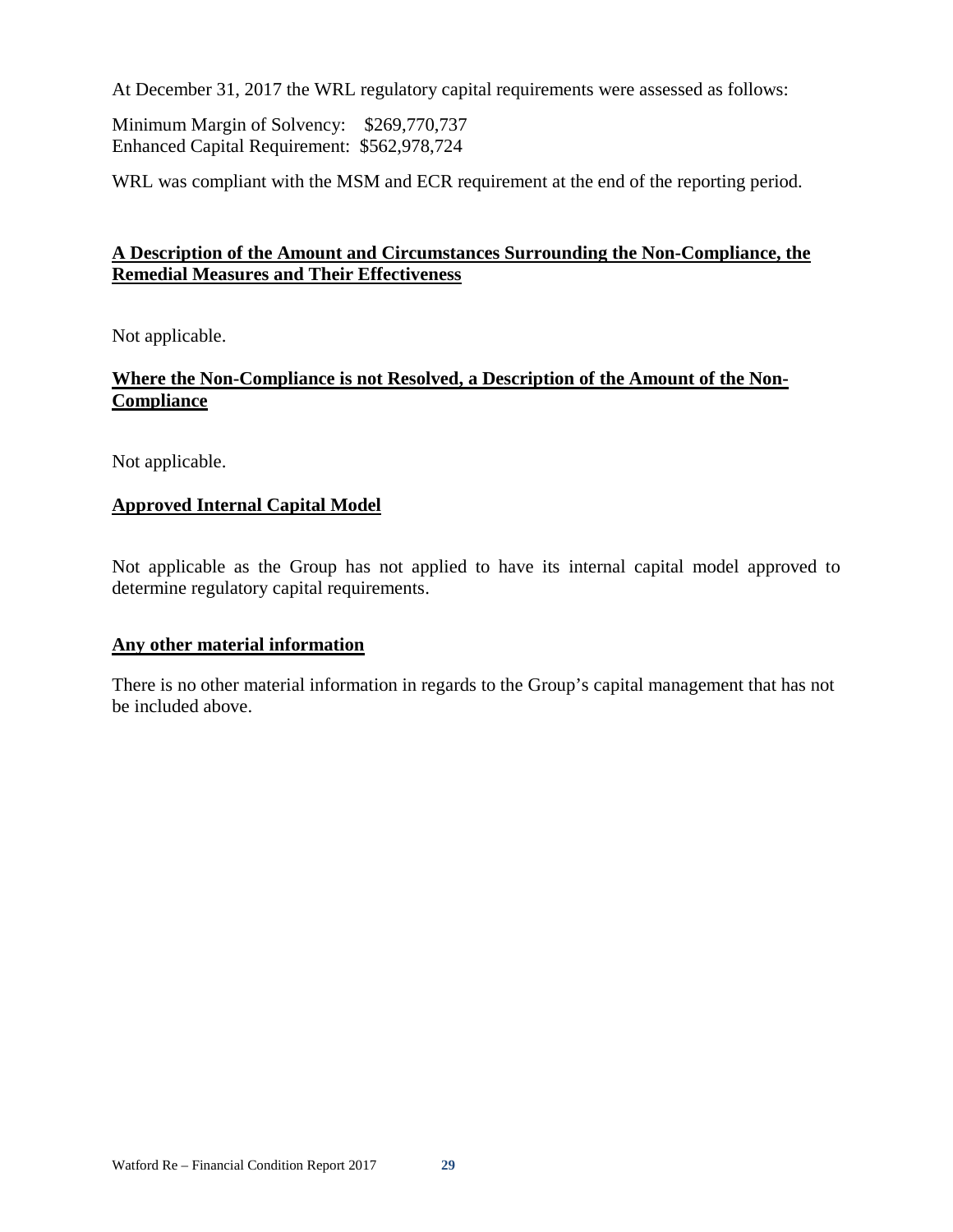<span id="page-32-0"></span>As noted above, Francois Chavel and Marc Grandisson resigned from the Board of Directors in early 2018. Additionally, Maamoun Rajeh was appointed to the Board in March 2018.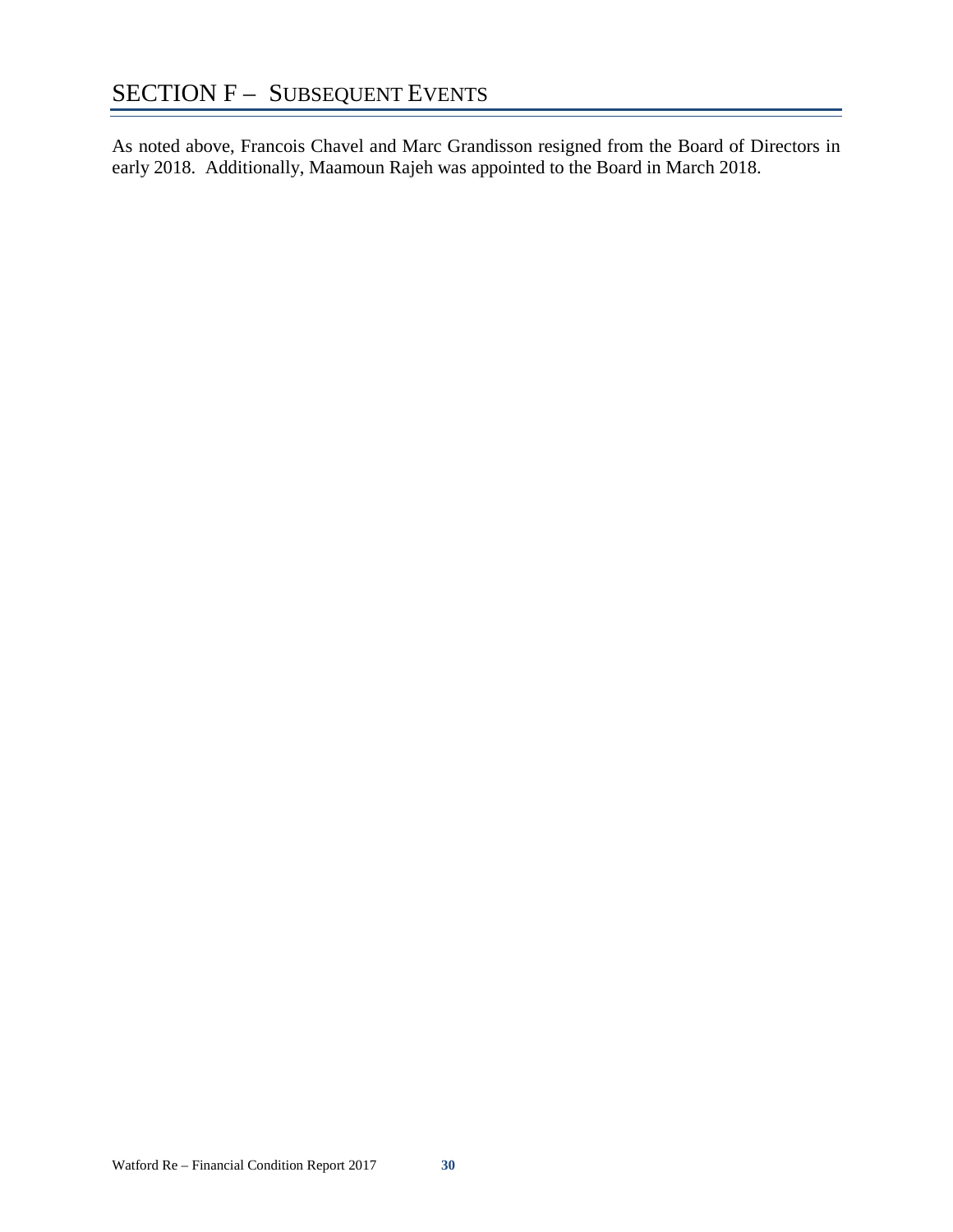## **DECLARATION**

To the best of our knowledge and belief, the Financial Condition Report represents the financial condition of Watford Re Ltd. and the Watford Group in all material respects

John Rathgeber

Chief Executive Officer

President& Chief Risk Officer